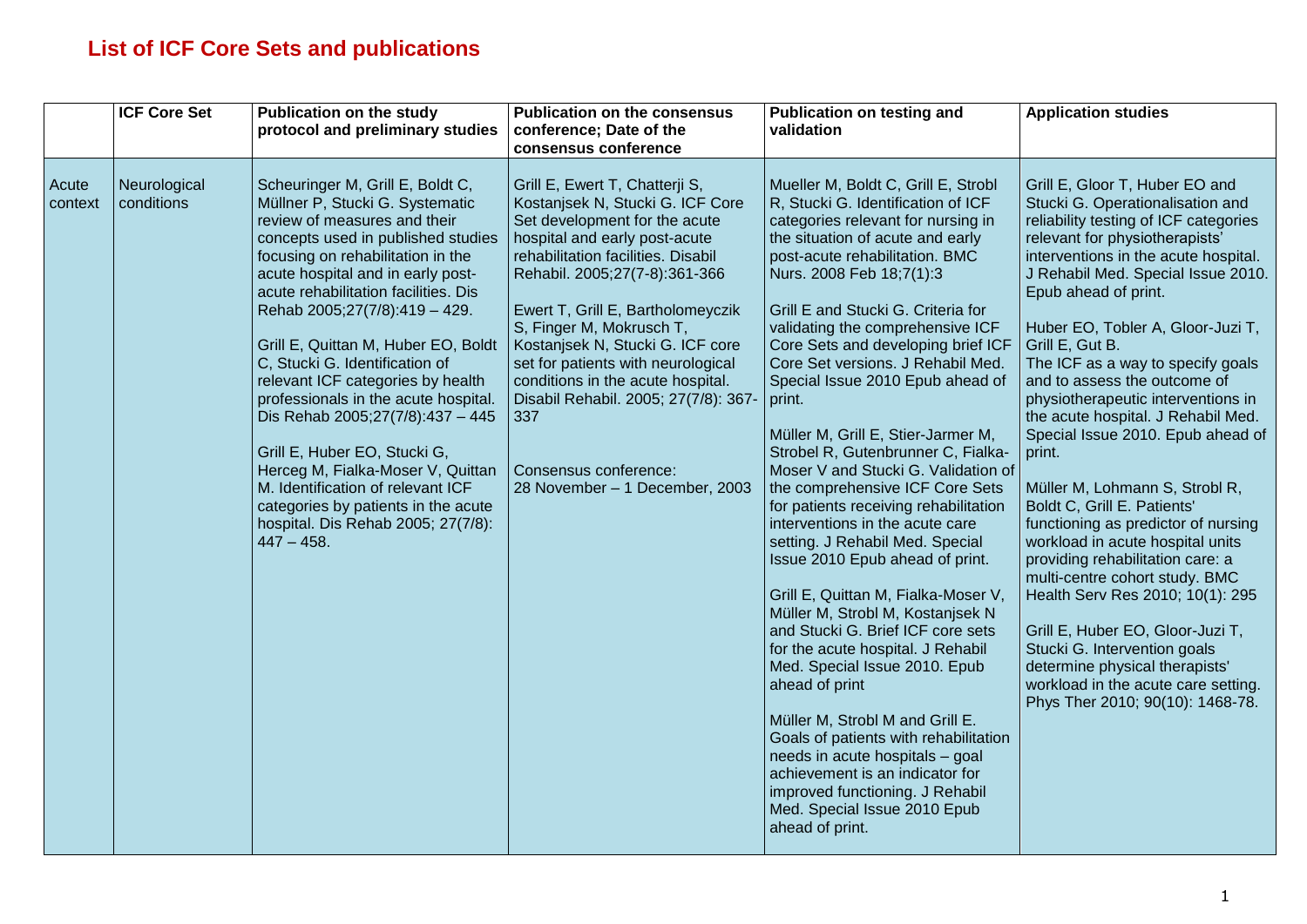| Musculoskeletal<br>conditions | See all publications above under<br>Acute context/ Neurological<br>conditions<br>Weigl M, Cieza A, Kostanjsek N,<br>Kirschneck M, Stucki G. The ICF<br>comprehensively covers the<br>spectrum of health problems<br>encountered by health<br>professionals in patients with<br>musculoskeletal conditions.<br>Rheumatology 2006;45(10):1247-<br>1254. | See above Grill et al 2005 Core Set   See all publications above under<br>development for the acute<br>hospital and Grill et al 2005 ICF<br>core set for patients with<br>neurological conditions under<br>Acute context/ Neurological<br>conditions<br>Stoll T, Brach M, Huber EO,<br>Scheuringer M, Schwarzkopf SR,<br>Kostanjsek N, Stucki G. ICF core<br>set for patients with<br>musculoskeletal conditions in the<br>acute hospital. Disabil Rehabil.<br>2005; 27(7/8): 381-387<br>Consensus conference:                                                                                                                                   | Acute context/ Neurological<br>conditions |  |
|-------------------------------|-------------------------------------------------------------------------------------------------------------------------------------------------------------------------------------------------------------------------------------------------------------------------------------------------------------------------------------------------------|--------------------------------------------------------------------------------------------------------------------------------------------------------------------------------------------------------------------------------------------------------------------------------------------------------------------------------------------------------------------------------------------------------------------------------------------------------------------------------------------------------------------------------------------------------------------------------------------------------------------------------------------------|-------------------------------------------|--|
| Cardiopulmonary<br>conditions | See all publications above under<br>Acute context/ Neurological<br>conditions                                                                                                                                                                                                                                                                         | 28 November - 1 December, 2003<br>See above Grill et al 2005 Core Set   See all publications above under<br>development for the acute<br>hospital and Grill et al 2005 ICF<br>core set for patients with<br>neurological conditions under<br>Acute context/ Neurological<br>conditions<br>Boldt C, Grill E, Wildner M,<br>Portenier L, Wilke S, Stucki G,<br>Kostanjsek N, Quittan M. ICF core<br>set for patients with<br>cardiopulmonary conditions in the<br>acute hospital. Disabil Rehabil.<br>2005; 27(7/8): 375-380<br>See Grill et al 2010 under<br>'Neurological conditions'<br>Consensus conference:<br>28 November - 1 December, 2003 | Acute context/ Neurological<br>conditions |  |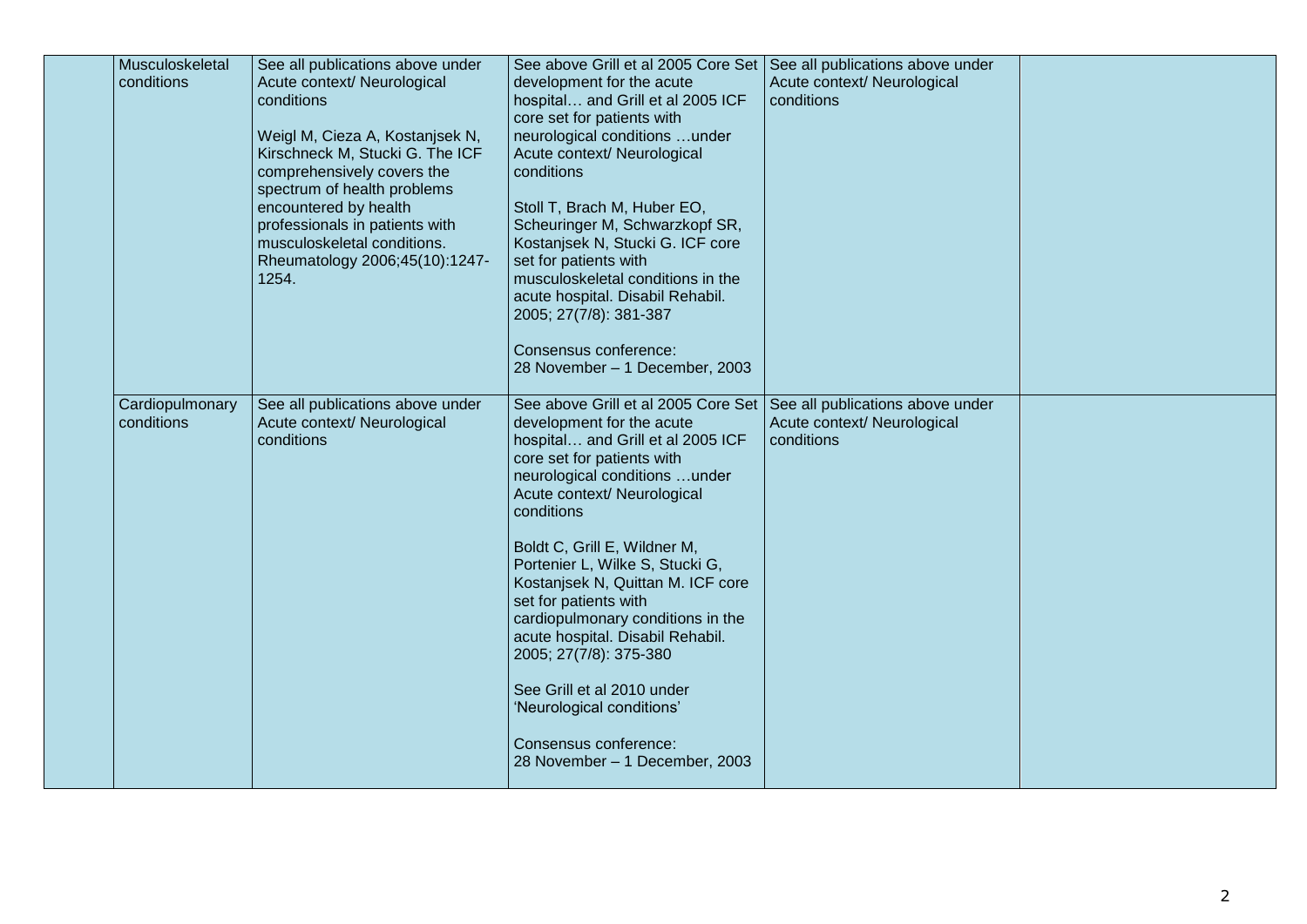| Early          | Neurological<br>conditions | See all publications above under<br>Acute context/ Neurological | See above Grill et al 2005 Core Set<br>development for the acute          | See all publications above under<br>Acute context/ Neurological       |  |
|----------------|----------------------------|-----------------------------------------------------------------|---------------------------------------------------------------------------|-----------------------------------------------------------------------|--|
| post-<br>acute |                            | conditions                                                      | hospital and Grill et al 2005 ICF                                         | conditions                                                            |  |
| context        |                            |                                                                 | core set for patients with                                                |                                                                       |  |
|                |                            | Grill E, Lipp B, Boldt C, Stucki G,                             | neurological conditions under                                             | Grill E, Strobl M, Müller M, Quittan                                  |  |
|                |                            | Koenig E. Identification of relevant                            | Acute context/ Neurological                                               | M, Kostanjsek N and Stucki G. ICF                                     |  |
|                |                            | ICF categories by patients with                                 | conditions                                                                | core sets for early post-acute                                        |  |
|                |                            | neurological conditions in early                                |                                                                           | rehabilitation facilities. J Rehabil                                  |  |
|                |                            | post-acute rehabilitation facilities.                           | Stier-Jarmer M, Grill E, Ewert T,                                         | Med. Special Issue 2010. Epub                                         |  |
|                |                            | Dis Rehab 2005; 27(7/8): 459 -                                  | Bartholomeyczik S, Finger M,                                              | ahead of print.                                                       |  |
|                |                            | 465.                                                            | Mokrusch T, Kostanjsek N, Stucki                                          |                                                                       |  |
|                |                            |                                                                 | G. ICF core set for patients with                                         | Müller M, Stier-Jarmer M, Quittan                                     |  |
|                |                            |                                                                 | neurological conditions in early<br>post-acute rehabilitation facilities. | M, Strobl R, Stucki G and Grill E.<br>Validation of the comprehensive |  |
|                |                            |                                                                 | Disabil Rehabil. 2005; 27(7/8): 389-                                      | ICF core sets for patients in post-                                   |  |
|                |                            |                                                                 | 395.                                                                      | acute rehabilitation facilities. . J                                  |  |
|                |                            |                                                                 |                                                                           | Rehabil Med. Special Issue 2010.                                      |  |
|                |                            |                                                                 |                                                                           | Epub ahead of print.                                                  |  |
|                |                            |                                                                 |                                                                           |                                                                       |  |
|                |                            |                                                                 | Consensus conference:                                                     | Lohmann St, Decker J, Müller M,                                       |  |
|                |                            |                                                                 | 28 November - 1 December, 2003                                            | Strobl M and Grill E. Patient goals                                   |  |
|                |                            |                                                                 |                                                                           | in post-acute rehabilitation could be                                 |  |
|                |                            |                                                                 |                                                                           | coded using the ICF as a<br>reference. J Rehabil Med. Special         |  |
|                |                            |                                                                 |                                                                           | Issue 2010 Epub ahead of print.                                       |  |
|                |                            |                                                                 |                                                                           |                                                                       |  |
|                | Musculoskeletal            | See all publications above under                                | See above Grill et al 2005 Core Set                                       | See all publications above under                                      |  |
|                | conditions                 | Acute context/ Neurological                                     | development for the acute                                                 | Acute context/ Neurological                                           |  |
|                |                            | conditions                                                      | hospital and Grill et al 2005 ICF                                         | conditions and under Early post-                                      |  |
|                |                            |                                                                 | core set for patients with                                                | acute context/Neurological                                            |  |
|                |                            |                                                                 | neurological conditions under                                             | conditions                                                            |  |
|                |                            |                                                                 | Acute context/ Neurological<br>conditions                                 |                                                                       |  |
|                |                            |                                                                 |                                                                           |                                                                       |  |
|                |                            |                                                                 | Scheuringer M, Stucki G, Huber                                            |                                                                       |  |
|                |                            |                                                                 | EO, Brach M, Schwarzkopf SR,                                              |                                                                       |  |
|                |                            |                                                                 | Kostanjsek N, Stoll T. ICF core set                                       |                                                                       |  |
|                |                            |                                                                 | for patients with musculoskeletal                                         |                                                                       |  |
|                |                            |                                                                 | conditions in early post-acute                                            |                                                                       |  |
|                |                            |                                                                 | rehabilitation facilities. Disabil                                        |                                                                       |  |
|                |                            |                                                                 | Rehabil. 2005; 27(7/8): 405-410                                           |                                                                       |  |
|                |                            |                                                                 | <b>Consensus conference:</b>                                              |                                                                       |  |
|                |                            |                                                                 | 28 November - 1 December, 2003                                            |                                                                       |  |
|                |                            |                                                                 |                                                                           |                                                                       |  |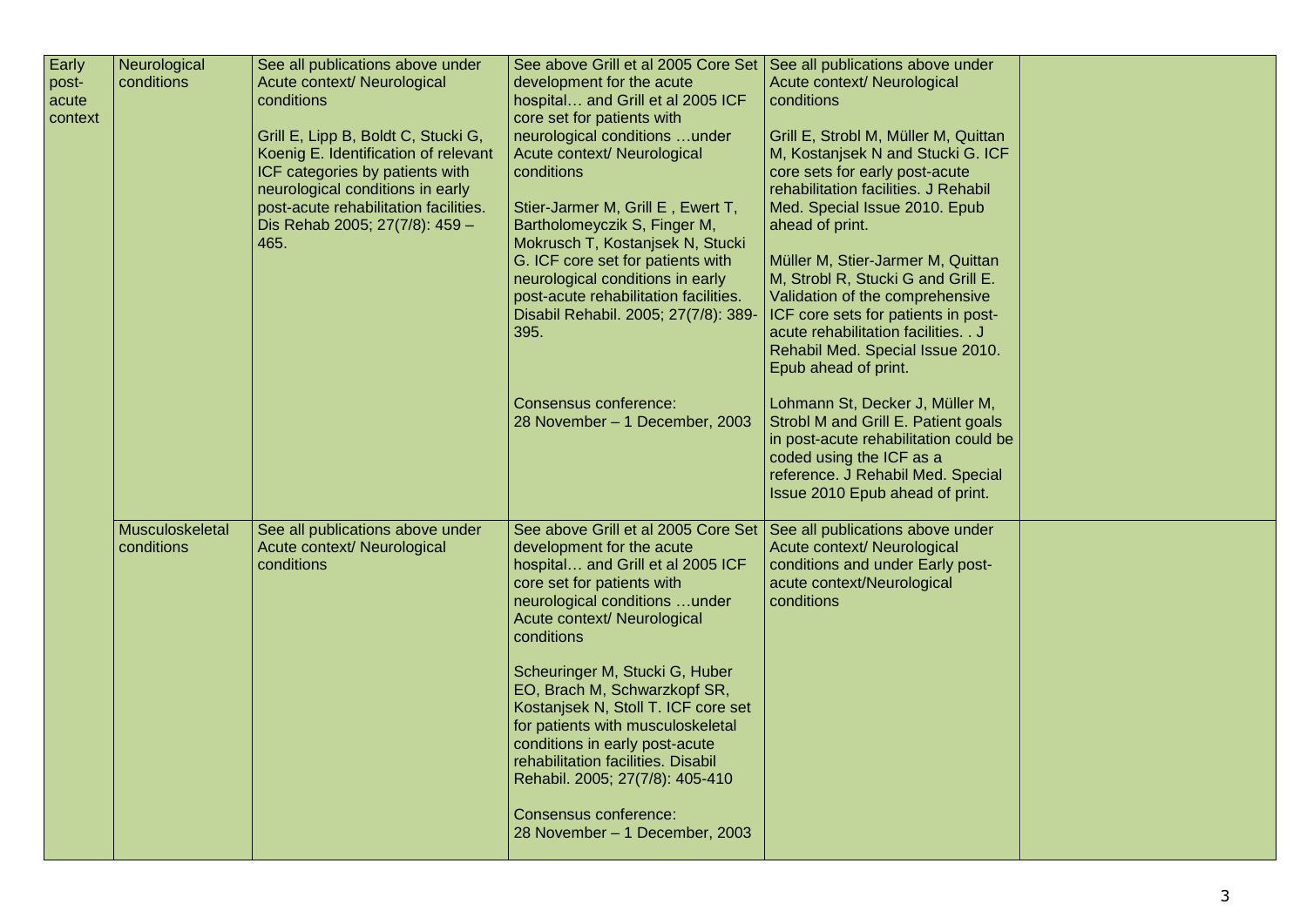| Cardiopulmonary<br>conditions | See all publications above under<br>Acute context/ Neurological<br>conditions                                                                                                                                                                                                                              | See Grill et al 2005 under Acute<br>context 'Neurological conditions'<br>Wildner M, Quittan M, Portenier L,<br>Wilke S, Boldt C, Stucki G,<br>Kostanjsek N, Grill E. ICF core set<br>for patients with cardiopulmonary<br>conditions in early post-acute<br>rehabilitation facilities. Disabil<br>Rehabil. 2005; 27(7/8): 397-404<br>Consensus conference:<br>28 November - 1 December, 2003 | See all publications above under<br>Acute context/ Neurological<br>conditions and under Early post-<br>acute context/Neurological<br>conditions                                                                                                                                                                                                                                                                                                                                                                                                                                                                                                                                                                                                                                                            |                                                                                                                                                                                                                                                                                                    |
|-------------------------------|------------------------------------------------------------------------------------------------------------------------------------------------------------------------------------------------------------------------------------------------------------------------------------------------------------|----------------------------------------------------------------------------------------------------------------------------------------------------------------------------------------------------------------------------------------------------------------------------------------------------------------------------------------------------------------------------------------------|------------------------------------------------------------------------------------------------------------------------------------------------------------------------------------------------------------------------------------------------------------------------------------------------------------------------------------------------------------------------------------------------------------------------------------------------------------------------------------------------------------------------------------------------------------------------------------------------------------------------------------------------------------------------------------------------------------------------------------------------------------------------------------------------------------|----------------------------------------------------------------------------------------------------------------------------------------------------------------------------------------------------------------------------------------------------------------------------------------------------|
| Geriatric patients            | See all publications above under<br>Acute context/ Neurological<br>conditions<br>Grill E, Stucki G, Boldt C, Joisten<br>S, Swoboda W. Identification of<br>relevant ICF categories by geriatric<br>patients in an early post-acute<br>rehabilitation facility. Disabil<br>Rehabil. 2005; 27(7-8): 467-473. | Grill E, Hermes R, Swoboda W,<br>Uzarewicz C, Kostanjsek N, Stucki<br>G. ICF core set for geriatric<br>patients in early post-acute<br>rehabilitation facilities. Disabil<br>Rehabil. 2005; 27(7/8): 411-417<br><b>Consensus conference:</b><br>28 November - 1 December, 2003                                                                                                               | See all publications above under<br>Acute context/ Neurological<br>conditions<br>Stier-Jarmer M, Grill E, Müller M,<br>Strobel R, Quittan M and Stucki G.<br>Validation of the comprehensive<br>ICF Core Sets for patients in<br>geriatric post-acute rehabilitation<br>facilities. J Rehabil Med. Special<br>Issue 2010 Epub ahead of print.<br>Grill E, Müller M, Quittan M, Strobl<br>R, Kostanjsek N and Stucki G. Brief<br>ICF Core Set for patients in<br>geriatric post-acute rehabilitation<br>facilities. J Rehabil Med. Special<br>Issue 2010 Epub ahead of print.<br>Kus S, Müller M, Strobl R and Grill<br>E. Patient goals in post-acute<br>geriatric rehabilitation: Goal<br>attainment is an indicator for<br>improved functioning. J Rehabil<br>Med. Special Issue Epub ahead of<br>print. | Grill E, Joisten S, Swoboda W,<br>Stucki G.<br>Early-stage impairments and<br>limitations of functioning from the<br>geriatric ICF Core Set as<br>determinants of independent living<br>in older patients after discharge<br>from post-acute rehabilitation. J<br>Rehabil Med. 2007;39(8):591-597. |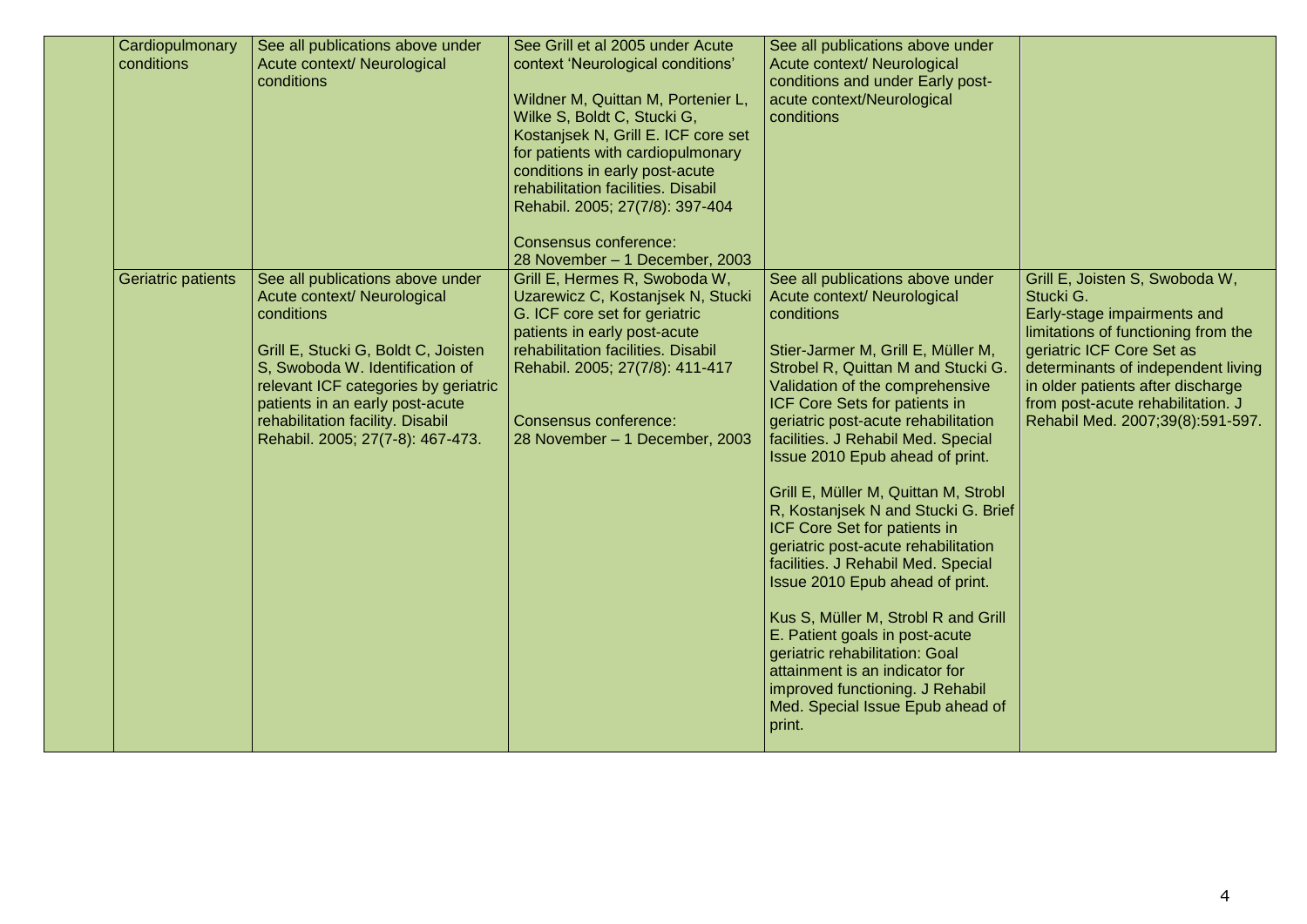| Spinal cord injury | Kirchberger I, Biering-Sørensen F,<br>Charlifue S, Baumberger M,<br>Campbell R, Kovindha A, Ring H,<br>Sinnott A, Scheuringer M, Stucki G.<br>Identification of the most common<br>problems in functioning of<br>individuals with spinal cord injury<br>using the International<br><b>Classification of Functioning,</b><br>Disability and Health. Spinal Cord.<br>2010; 48(3):221-229.<br>Scheuringer M, Kirchberger I, Boldt<br>C, Eriks-Hoogland I, Rauch A,<br>Velstra IM, Cieza A. Identification<br>of problems in individuals with<br>spinal cord injury from the health<br>professional perspective using the<br>ICF: a worldwide expert survey.<br>Spinal Cord. 48(7):529-36.<br>Kirchberger I, Sinnott A, Charlifue<br>S, Kovindha A, Lüthi H, Campbell<br>R, Zwecker M, Scheuringer M,<br>Cieza A.Functioning and disability<br>in spinal cord injury from the<br>consumer perspective: an<br>international qualitative study using<br>focus groups and the ICF. Spinal<br>Cord. 2010; 48(8):603-613.<br>Post MW, Kirchberger I,<br>Scheuringer M, Wollaars MM and<br>Geyh S. Outcome parameters in<br>spinal cord injury research: a<br>systematic review using the<br><b>International Classification of</b><br>Functioning, Disability and Health<br>(ICF) as a reference. Spinal Cord.<br>2010; 48(7):522-528. | Kirchberger I, Cieza A, Biering-<br>Sørensen F, Baumberger M,<br>Charlifue S, Post MW, Campbell R,<br>Kovindha A, Ring H, Sinnott A,<br>Kostanjsek N, Stucki G. ICF core<br>sets for individuals with spinal cord<br>injury in the early post-acute<br>context. Spinal Cord. 2009; 48:<br>297-304.<br><b>Consensus conference:</b><br>15-18 November 2007 |  |  |
|--------------------|-------------------------------------------------------------------------------------------------------------------------------------------------------------------------------------------------------------------------------------------------------------------------------------------------------------------------------------------------------------------------------------------------------------------------------------------------------------------------------------------------------------------------------------------------------------------------------------------------------------------------------------------------------------------------------------------------------------------------------------------------------------------------------------------------------------------------------------------------------------------------------------------------------------------------------------------------------------------------------------------------------------------------------------------------------------------------------------------------------------------------------------------------------------------------------------------------------------------------------------------------------------------------------------------------------------------------------|-----------------------------------------------------------------------------------------------------------------------------------------------------------------------------------------------------------------------------------------------------------------------------------------------------------------------------------------------------------|--|--|
|--------------------|-------------------------------------------------------------------------------------------------------------------------------------------------------------------------------------------------------------------------------------------------------------------------------------------------------------------------------------------------------------------------------------------------------------------------------------------------------------------------------------------------------------------------------------------------------------------------------------------------------------------------------------------------------------------------------------------------------------------------------------------------------------------------------------------------------------------------------------------------------------------------------------------------------------------------------------------------------------------------------------------------------------------------------------------------------------------------------------------------------------------------------------------------------------------------------------------------------------------------------------------------------------------------------------------------------------------------------|-----------------------------------------------------------------------------------------------------------------------------------------------------------------------------------------------------------------------------------------------------------------------------------------------------------------------------------------------------------|--|--|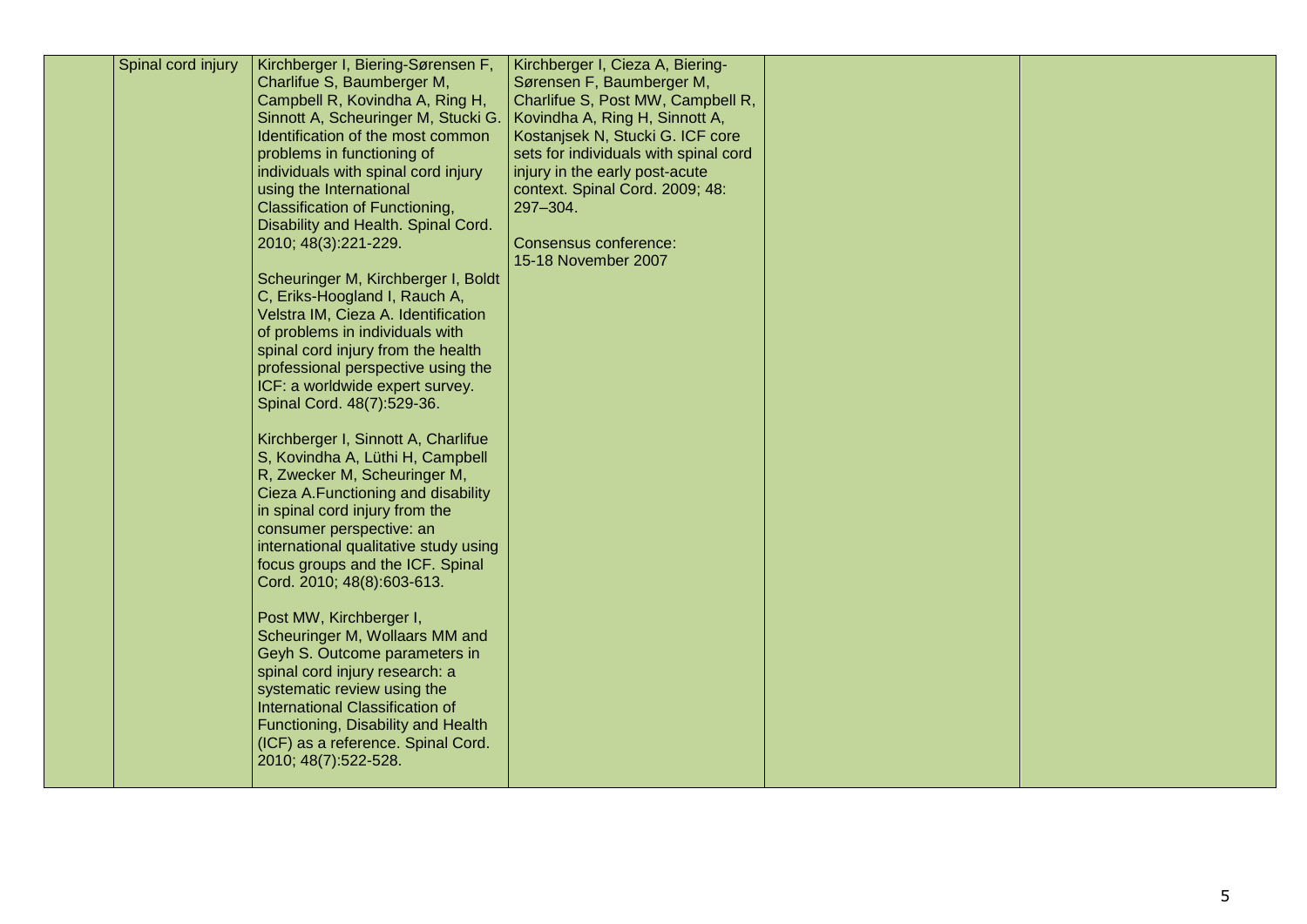|                      | <b>ICF Core Set</b>           | <b>Publication on the study</b><br>protocol and preliminary studies                                                                                                                                                                                                                                                                                                                                                                                                                                                                                                                                                                                                                                                                                                                                                                                               | <b>Publication on the consensus</b><br>conference; Date of the<br>consensus conference                                                                                                                                                                                                                                                                                                                                 | <b>Publication on testing and</b><br>validation                                                                                                                                                                                                                                                                                                                                                                                                                                                                                                                                                                                                   | <b>Application studies</b>                                                                                                                                                                                                                                                            |
|----------------------|-------------------------------|-------------------------------------------------------------------------------------------------------------------------------------------------------------------------------------------------------------------------------------------------------------------------------------------------------------------------------------------------------------------------------------------------------------------------------------------------------------------------------------------------------------------------------------------------------------------------------------------------------------------------------------------------------------------------------------------------------------------------------------------------------------------------------------------------------------------------------------------------------------------|------------------------------------------------------------------------------------------------------------------------------------------------------------------------------------------------------------------------------------------------------------------------------------------------------------------------------------------------------------------------------------------------------------------------|---------------------------------------------------------------------------------------------------------------------------------------------------------------------------------------------------------------------------------------------------------------------------------------------------------------------------------------------------------------------------------------------------------------------------------------------------------------------------------------------------------------------------------------------------------------------------------------------------------------------------------------------------|---------------------------------------------------------------------------------------------------------------------------------------------------------------------------------------------------------------------------------------------------------------------------------------|
| Long-term<br>context | Chronic<br>widespread<br>pain | Ewert T, Fuessl M, Cieza A,<br>Andersen C, Chatterji S,<br>Kostanjsek N, Stucki G.<br>Identification of the most common<br>patient problems in patients with<br>chronic conditions using the ICF<br>checklist. J Rehabil Med 2004; 44:<br>22-29.<br>Weigl M, Cieza A, Andersen C,<br>Kollertis B, Amann E, Stucki G.<br><b>Identification of relevant ICF</b><br>categories in patients with chronic<br>health conditions: A Delphi<br>Exercise. J Rehabil Med 2004; 44:<br>$12 - 21.$<br>Brockow T, Cieza A, Kuhlow H,<br>Sigl T, Franke T, Harder M, Stucki<br>G. Identifying the concepts<br>contained in outcome measures of<br>clinical trials on musculoskeletal<br>disorders and chronic widespread<br>pain using the International<br><b>Classification of Functioning,</b><br>Disability and Health as a<br>reference. J Rehabil Med 2004; 44:<br>30-36. | Cieza A, Stucki G, Weigl M,<br>Kullmann L, Stoll T, Kamen L,<br>Kostanjsek N, Walsh N. ICF core<br>sets for chronic widespread pain. J<br>Rehabil Med 2004; 44: 63-68.<br>Cieza A, Ewert T, Üstün B,<br>Chatterji S, Kostanjsek N, Stucki G.<br>Development of ICF Core Sets for<br>patients with chronic conditions. J<br>Rehabil Med 2004; 44: 9-11.<br><b>Consensus conference:</b><br>31 January - 3 February 2003 | Hieblinger R, Coenen M, Stucki G,<br>Winkelmann A, Cieza A. Validation<br>of the International Classification of<br><b>Functioning, Disability and Health</b><br>Core Set for chronic widespread<br>pain from the perspective of<br>fibromyalgia patients. Arthritis Res<br>Ther. 2009;11(3): R67.<br>Schwarzkopf SR, Ewert T,<br>Dreinhöfer KE, Cieza A, Stucki G.<br><b>Towards an ICF Core Set for</b><br>chronic musculoskeletal conditions:<br>commonalities across ICF Core<br>Sets for osteoarthritis, rheumatoid<br>arthritis, osteoporosis, low back<br>pain and chronic widespread pain.<br>Clin Rheumatol. 2008; 27(11):<br>1355-1361. | Kirschneck M, Winkelmann A,<br>Kirchberger I, Glässel A, Ewert T,<br>Stucki G, Cieza A. Use of ICF Core<br>Sets for medical reports concerning<br>patients with low back pain and<br>chronic widespread pain syndrome<br>Gesundheitswesen. 2008; 70(11):<br>674-678.                  |
|                      | Low back pain                 | See Ewert et al. 2004. Identification<br>of the most common patient<br>problems  under Long-term<br>context/Chronic widespread pain<br>See Weigl et al. 2004. Identification<br>of relevant ICF categories in<br>patients with chronic health<br>conditionsunder Long-term<br>context/Chronic widespread pain                                                                                                                                                                                                                                                                                                                                                                                                                                                                                                                                                     | Cieza A, Stucki G, Weigl M, Disler<br>P, Jäckel W, van der Linden S,<br>Kostanjsek N, de Bie R. ICF core<br>sets for low back pain. J Rehabil<br>Med 2004; 44: 69-74.<br>See Cieza et al. 2004.<br>Development of ICF Core Sets for<br>patients with chronic<br>conditionsunder Long-term<br>context/Chronic widespread pain                                                                                           | Hilfiker R, Obrist S, Christen G,<br>Lorenz T, Cieza A. The use of the<br>comprehensive International<br><b>Classification of Functioning,</b><br><b>Disability and Health Core Set for</b><br>low back pain in clinical practice: a<br>reliability study. Physiother Res Int.<br>2009; 14(3):147-166.                                                                                                                                                                                                                                                                                                                                            | Stier-Jarmer M, Cieza A, Borchers<br>M, Stucki G. How to apply the ICF<br>and ICF core sets for low back<br>pain. Clin J Pain. 2009; 25(1): 29-<br>38.<br>See Kirschneck et al. 2008. Use of<br><b>ICF Core Sets for medical</b><br>reportsunder Long-term/Chronic<br>widespread pain |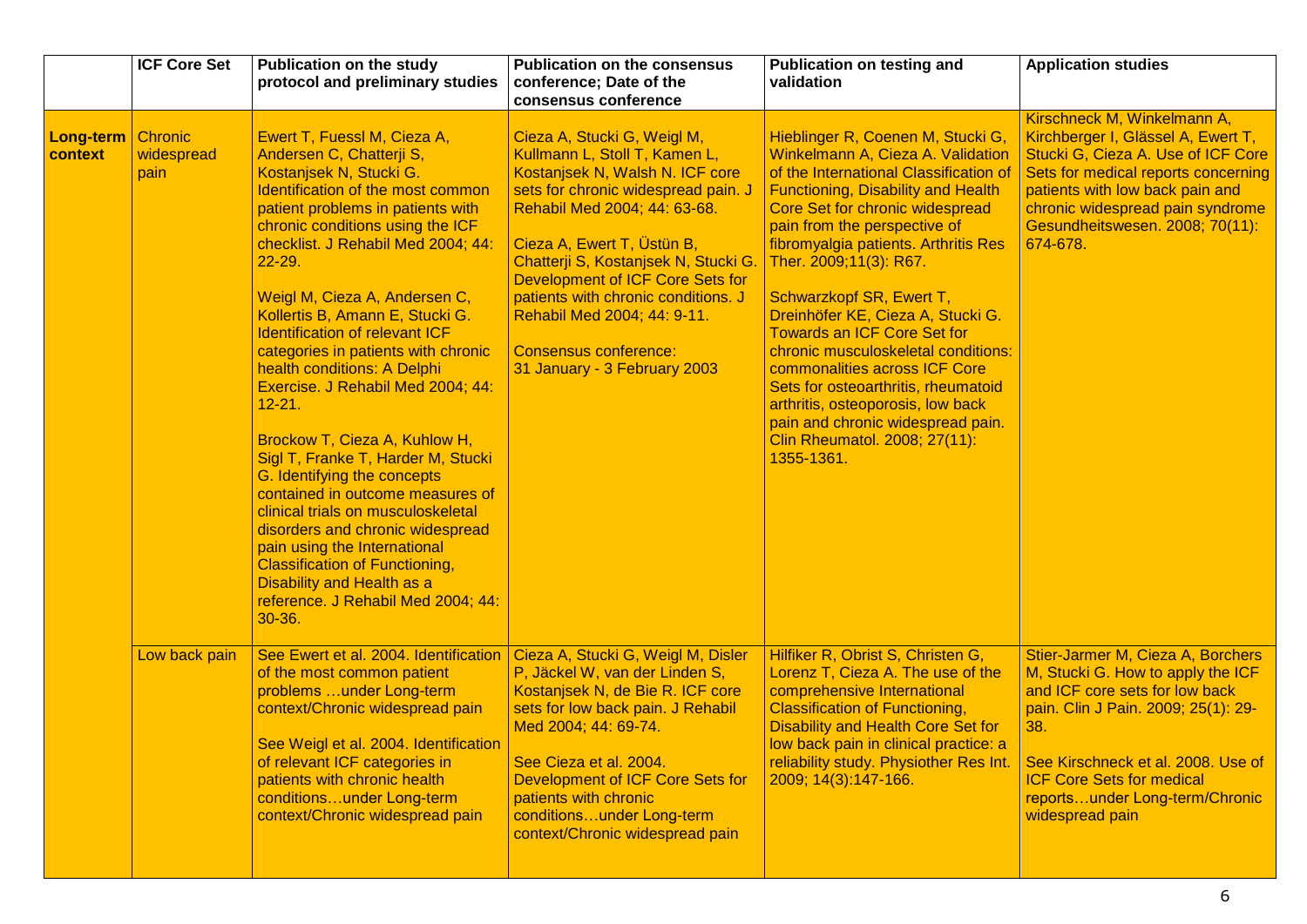|  | See Brockow et al. 2004.<br>Identifying the concepts contained<br>in outcome measures of clinical<br>trials on musculoskeletal disorders<br>under Long-term context/Chronic<br>widespread pain | Consensus conference:<br>26-29 April 2002 | Røe C, Sveen U, Cieza A, Geyh S,<br>Bautz-Holter E. Validation of the<br>Brief ICF core set for low back pain<br>from the Norwegian perspective.<br>Eur J Phys Rehabil Med. 2009;<br>45(3): 403-414.<br>Røe C, Sveen U, Geyh S, Cieza A,<br><b>Bautz-Holter E. Construct</b><br>dimensionality and properties of the<br>categories in the ICF Core Set for<br>low back pain. J Rehabil Med.<br>2009; 41(6): 429-437.<br>Bautz-Holter E, Sveen U, Cieza A,<br>Geyh S, Røe C. Does the<br><b>International Classification of</b><br><b>Functioning, Disability and Health</b><br>(ICF) core set for low back pain<br>cover the patients' problems? A<br>cross-sectional content-validity<br>study with a Norwegian population.<br>Eur J Phys Rehabil Med. 2008;<br>44(4): 387-97.<br>See Schwarzkopf et al. 2008.<br><b>Towards an ICF Core Set for</b><br>chronic musculoskeletal<br>conditions under Long-term/<br>Chronic widespread pain<br>Weigl M, Cieza A, Kostanjsek N,<br>Kirschneck M, Stucki G. The ICF<br>comprehensively covers the<br>spectrum of health problems<br>encountered by health |  |
|--|------------------------------------------------------------------------------------------------------------------------------------------------------------------------------------------------|-------------------------------------------|--------------------------------------------------------------------------------------------------------------------------------------------------------------------------------------------------------------------------------------------------------------------------------------------------------------------------------------------------------------------------------------------------------------------------------------------------------------------------------------------------------------------------------------------------------------------------------------------------------------------------------------------------------------------------------------------------------------------------------------------------------------------------------------------------------------------------------------------------------------------------------------------------------------------------------------------------------------------------------------------------------------------------------------------------------------------------------------------------------|--|
|  |                                                                                                                                                                                                |                                           | professionals in patients with<br>musculoskeletal conditions.<br>Rheumatology 2006; 45(10): 1247-<br>1254.                                                                                                                                                                                                                                                                                                                                                                                                                                                                                                                                                                                                                                                                                                                                                                                                                                                                                                                                                                                             |  |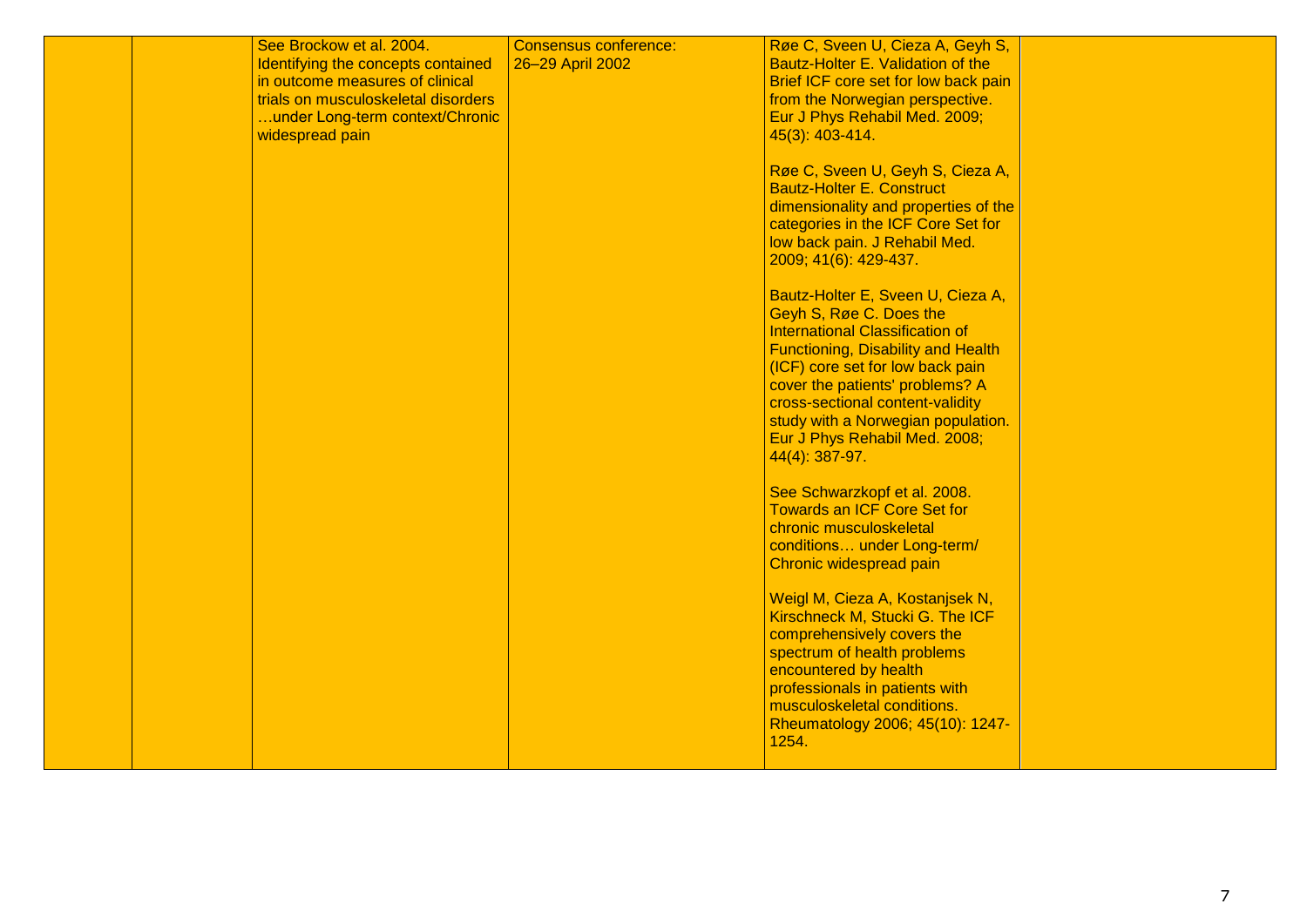| <b>Osteoarthritis</b> | See Ewert et al. 2004. Identification | Dreinhöfer K, Stucki G, Ewert T,    | See Schwarzkopf et al. 2008.          |  |
|-----------------------|---------------------------------------|-------------------------------------|---------------------------------------|--|
|                       | of the most common patient            | Huber E, Ebenbichler G,             | <b>Towards an ICF Core Set for</b>    |  |
|                       | problems under Long-term              | Gutenbrunner C, Kostanjsek N,       | chronic musculoskeletal               |  |
|                       | context/Chronic widespread pain       | Cieza A. ICF core sets for          | conditions under Long-term/           |  |
|                       |                                       | osteoarthritis. J Rehabil Med 2004; | Chronic widespread pain               |  |
|                       | See Weigl et al. 2004. Identification | 44:75-80.                           |                                       |  |
|                       | of relevant ICF categories in         |                                     | Xie F, Lo NN, Lee HP, Cieza A, Li     |  |
|                       | patients with chronic health          | See Cieza et al. 2004.              | SC. Validation of the International   |  |
|                       | conditionsunder Long-term             | Development of ICF Core Sets for    | <b>Classification of Functioning,</b> |  |
|                       | context/Chronic widespread pain       | patients with chronic               | Disability, and Health (ICF) Brief    |  |
|                       |                                       | conditionsunder Long-term           | Core Set for osteoarthritis. Scand J  |  |
|                       | See Brockow et al. 2004.              | context/Chronic widespread pain     | Rheumatol. 2008; 37(6): 450-461.      |  |
|                       | Identifying the concepts contained    |                                     |                                       |  |
|                       | in outcome measures of clinical       | <b>Consensus conference:</b>        | Xie F, Lo NN, Lee HP, Cieza A, Li     |  |
|                       | trials on musculoskeletal disorders   | 26-29 April 2002                    | <b>SC. Validation of the</b>          |  |
|                       | under Long-term context/Chronic       |                                     | <b>Comprehensive ICF Core Set for</b> |  |
|                       | widespread pain                       |                                     | osteoarthritis (OA) in patients with  |  |
|                       |                                       |                                     | knee OA: a Singaporean                |  |
|                       |                                       |                                     | perspective. J Rheumatol. 2007;       |  |
|                       |                                       |                                     | 34(11): 2301-2307.                    |  |
|                       |                                       |                                     |                                       |  |
|                       |                                       |                                     | See Weigl et al. 2006. The ICF        |  |
|                       |                                       |                                     | comprehensively covers the            |  |
|                       |                                       |                                     | spectrumunder Longt-term/Low          |  |
|                       |                                       |                                     | back pain                             |  |
|                       |                                       |                                     |                                       |  |
| <b>Osteoporosis</b>   | See Ewert et al. 2004. Identification | Cieza A, Schwarzkopf S, Sigl T,     | See Schwarzkopf et al. 2008.          |  |
|                       | of the most common patient            | Stucki G, Melvin J, Stoll T, Woolf  | <b>Towards an ICF Core Set for</b>    |  |
|                       | problems under Long-term              | AD, Kostanjsek, Walsh N. ICF core   | chronic musculoskeletal               |  |
|                       | context/Chronic widespread pain       | sets for osteoporosis. J Rehabil    | conditions under Long-term/           |  |
|                       |                                       | Med 2004; 44: 81-86.                | Chronic widespread pain               |  |
|                       | See Weigl et al. 2004. Identification |                                     |                                       |  |
|                       | of relevant ICF categories in         | See Cieza et al. 2004.              | See Weigl et al. 2006. The ICF        |  |
|                       | patients with chronic health          | Development of ICF Core Sets for    | comprehensively covers the            |  |
|                       | conditionsunder Long-term             | patients with chronic               | spectrumunder Longt-term/Low          |  |
|                       | context/Chronic widespread pain       | conditionsunder Long-term           | back pain                             |  |
|                       |                                       | context/Chronic widespread pain     |                                       |  |
|                       | See Brockow et al. 2004.              |                                     |                                       |  |
|                       | Identifying the concepts contained    |                                     |                                       |  |
|                       | in outcome measures of clinical       | <b>Consensus conference:</b>        |                                       |  |
|                       | trials on musculoskeletal disorders   | 26-29 April 2002                    |                                       |  |
|                       |                                       |                                     |                                       |  |
|                       | under Long-term context/Chronic       |                                     |                                       |  |
|                       | widespread pain                       |                                     |                                       |  |
|                       |                                       |                                     |                                       |  |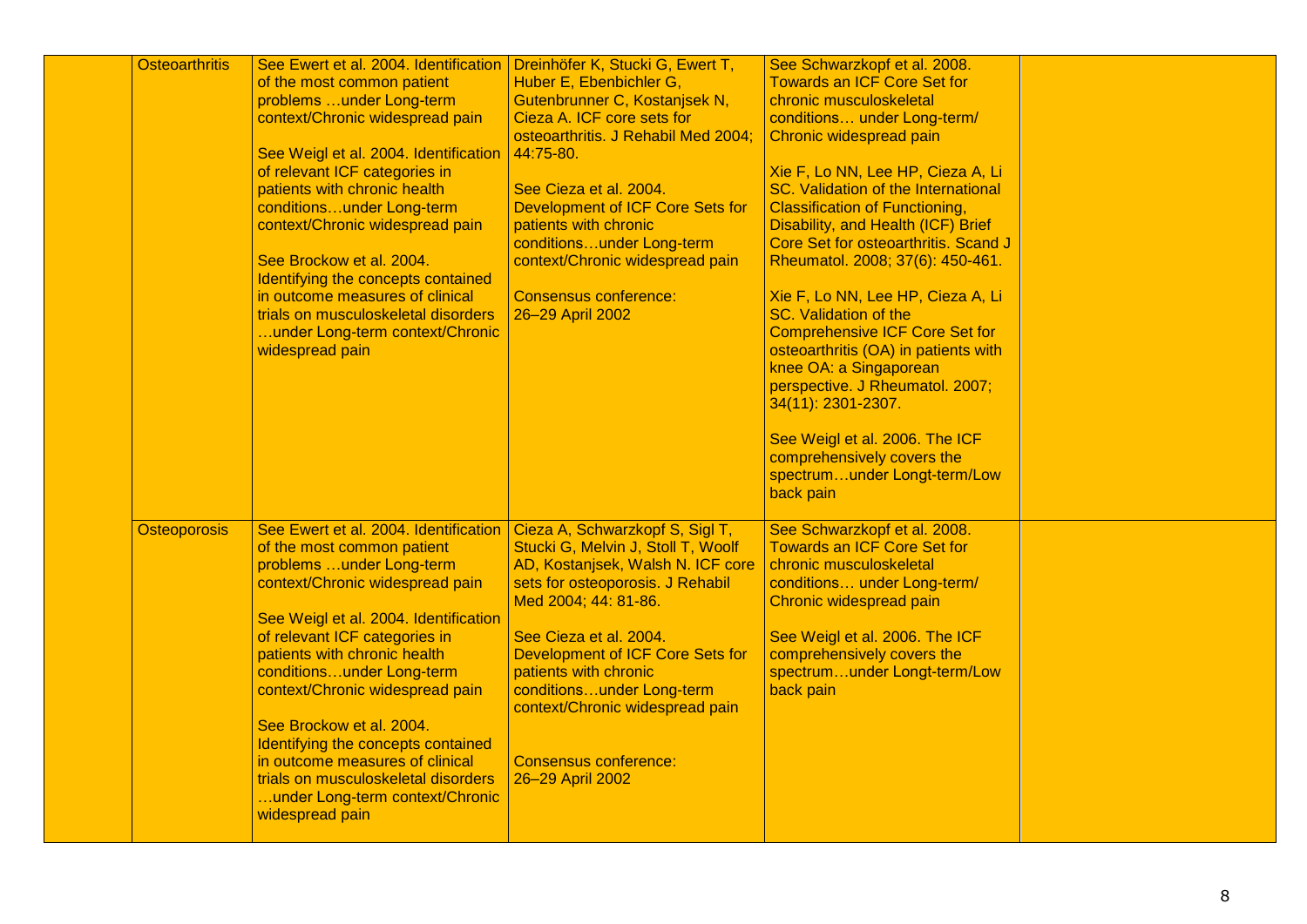| Rheumatoid | See Ewert et al. 2004. Identification                                                                                                                                                                                                                                                                                                                                                                                                                                                                                                                                                                                                                                                                                                                                                                                      | Stucki G, Cieza A, Geyh S,                                                                                                                                              | Rauch A, Cieza A, Boonen A,                                                                                                                                                                                                                                                                                                                                                                                                                                                                                                                                                                                                                                                                                                                                                                                                                                                                                                                                                     | Stucki G, Cieza A. Applying the ICF                                                                                                                                                                   |
|------------|----------------------------------------------------------------------------------------------------------------------------------------------------------------------------------------------------------------------------------------------------------------------------------------------------------------------------------------------------------------------------------------------------------------------------------------------------------------------------------------------------------------------------------------------------------------------------------------------------------------------------------------------------------------------------------------------------------------------------------------------------------------------------------------------------------------------------|-------------------------------------------------------------------------------------------------------------------------------------------------------------------------|---------------------------------------------------------------------------------------------------------------------------------------------------------------------------------------------------------------------------------------------------------------------------------------------------------------------------------------------------------------------------------------------------------------------------------------------------------------------------------------------------------------------------------------------------------------------------------------------------------------------------------------------------------------------------------------------------------------------------------------------------------------------------------------------------------------------------------------------------------------------------------------------------------------------------------------------------------------------------------|-------------------------------------------------------------------------------------------------------------------------------------------------------------------------------------------------------|
| arthritis  | of the most common patient<br>problems  under Long-term<br>context/Chronic widespread pain<br>See Weigl et al. 2004. Identification<br>of relevant ICF categories in                                                                                                                                                                                                                                                                                                                                                                                                                                                                                                                                                                                                                                                       | Battistella L, Lloyd J, Symmons D,<br>Kostanjsek N, Schouten J. ICF<br>core sets for rheumatoid arthrtitis. J<br>Rehabil Med 2004; 44: 87-93.<br>See Cieza et al. 2004. | Ewert T, Stucki G. Identification of<br>similarities and differences in<br>functioning in persons with<br>rheumatoid arthritis and ankylosing<br>spondylitis using the International<br><b>Classification of Functioning,</b>                                                                                                                                                                                                                                                                                                                                                                                                                                                                                                                                                                                                                                                                                                                                                   | and ICF Core Sets in rheumatoid<br>arthritis. International Journal of<br>Advances in Rheumatology 2004; 2<br>$(2)$ : 49-56.<br>Stucki G, Cieza A. The                                                |
|            | patients with chronic health<br>conditionsunder Long-term<br>context/Chronic widespread pain                                                                                                                                                                                                                                                                                                                                                                                                                                                                                                                                                                                                                                                                                                                               | Development of ICF Core Sets for<br>patients with chronic<br>conditionsunder Long-term<br>context/Chronic widespread pain                                               | Disability and Health (ICF). Clin<br>Exp Rheumatol. 2009 Jul-Aug;<br>27(4 Suppl 55): S92-101.                                                                                                                                                                                                                                                                                                                                                                                                                                                                                                                                                                                                                                                                                                                                                                                                                                                                                   | <b>International Classification of</b><br><b>Functioning, Disability and Health</b><br>(ICF) Core Sets for rheumatoid<br>arthritis: a way to specify<br>functioning. Ann Rheum Dis 2004;<br>63:40-45. |
|            | See Brockow et al. 2004.<br>Identifying the concepts contained<br>in outcome measures of clinical<br>trials on musculoskeletal disorders<br>under Long-term context/Chronic<br>widespread pain<br>Coenen M, Cieza A, Stamm TA,<br>Amann E, Kollerits B, Stucki G.<br>Validation of the international<br>classification of functioning,<br>disability and health (ICF) core set<br>for rheumatoid arthritis from<br>the patient perspective using focus<br>groups. Arthritis Res Ther 2006;<br>8: R84.<br>Stamm TA, Cieza A, Coenen M,<br>Machold KP, Nell VP, Smolen JS<br>et al. Validating the international<br>classification of functioning,<br>disability and health<br>comprehensive core set for<br>rheumatoid arthritis from the patient<br>perspective: a qualitative study.<br>Arthritis Rheum 2005; 53: 431-439 | <b>Consensus conference:</b><br>26-29 April 2002                                                                                                                        | Rauch A, Kirchberger I, Boldt C,<br>Cieza A, Stucki G. Does the<br><b>Comprehensive International</b><br><b>Classification of Functioning,</b><br><b>Disability and Health (ICF) Core</b><br>Set for rheumatoid arthritis capture<br>nursing practice? A Delphi survey.<br>Int J Nurs Stud. 2009; 46(10):<br>1320-1334.<br>See Schwarzkopf et al. 2008.<br><b>Towards an ICF Core Set for</b><br>chronic musculoskeletal<br>conditions under Long-term/<br>Chronic widespread pain<br>Uhlig T, Moe RH, Reinsberg S,<br>Kvien TK, Cieza A, Stucki G.<br><b>Responsiveness of the ICF Core</b><br>Set for rheumatoid arthritis. Ann<br>Rheum Dis. 2009; 68(6): 879-884.<br>Kirchberger I, Glaessel A, Stucki G,<br>Cieza A. Validation of the<br><b>Comprehensive International</b><br><b>Classification of Functioning,</b><br><b>Disability and Health Core Set for</b><br>rheumatoid arthritis: The<br>Perspective of Physical Therapists.<br>Phys Ther. 2007; 87(4): 368-384. |                                                                                                                                                                                                       |
|            |                                                                                                                                                                                                                                                                                                                                                                                                                                                                                                                                                                                                                                                                                                                                                                                                                            |                                                                                                                                                                         |                                                                                                                                                                                                                                                                                                                                                                                                                                                                                                                                                                                                                                                                                                                                                                                                                                                                                                                                                                                 |                                                                                                                                                                                                       |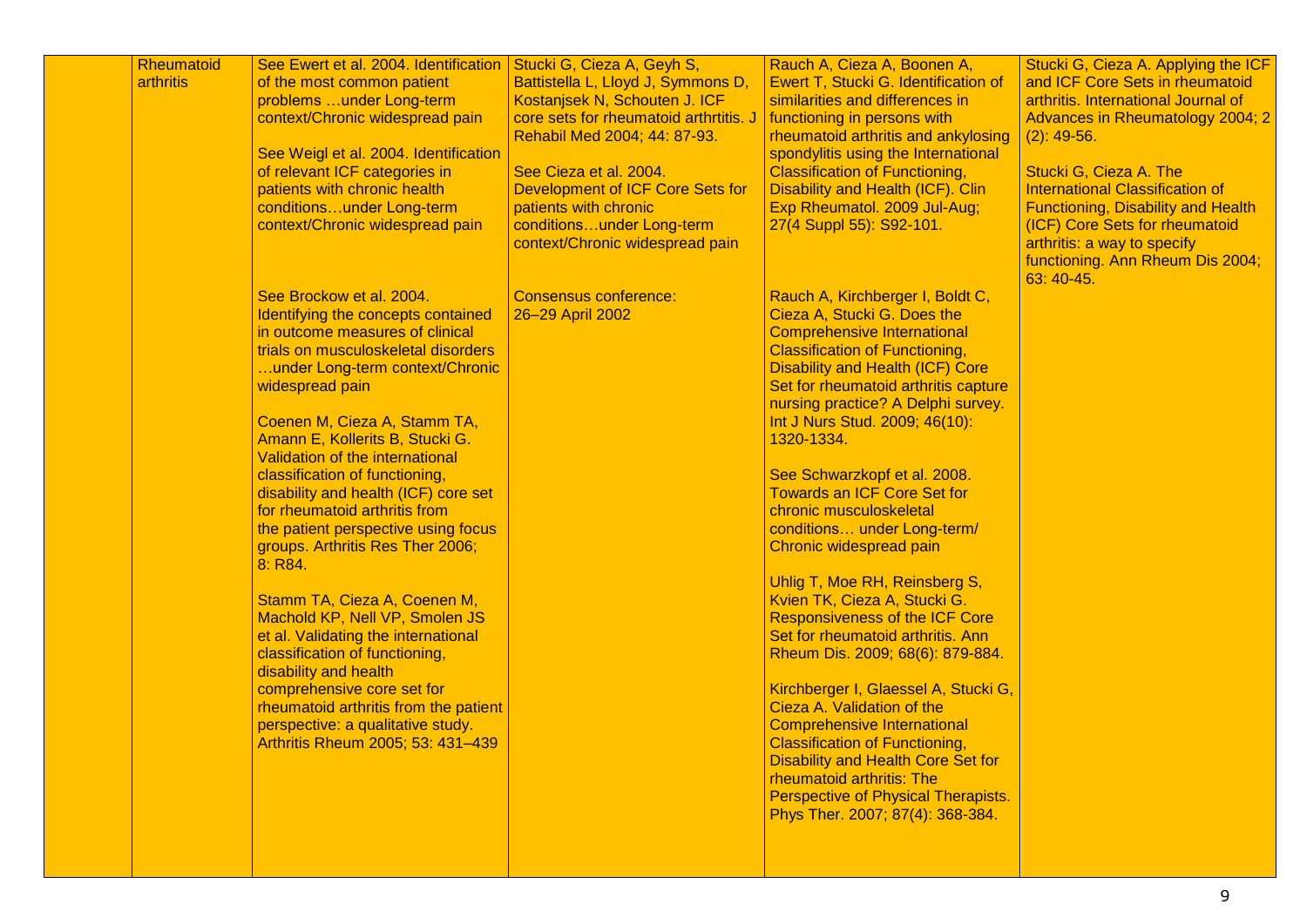|  |  | Kirchberger I, Stamm T, Cieza A,          |  |
|--|--|-------------------------------------------|--|
|  |  | <b>Stucki G. Does the Comprehensive</b>   |  |
|  |  |                                           |  |
|  |  | <b>ICF Core Set for rheumatoid</b>        |  |
|  |  | arthritis capture occupational            |  |
|  |  | therapy practice? A content-validity      |  |
|  |  |                                           |  |
|  |  | study. Can J Occup Ther. 2007; 7:         |  |
|  |  | 267-280.                                  |  |
|  |  |                                           |  |
|  |  | Uhlig T, Lillemo S, Moe RH, Stamm         |  |
|  |  |                                           |  |
|  |  | T, Cieza A, Boonen A, Mowinckel           |  |
|  |  | P, Kvien TK, Stucki GD. Reliability       |  |
|  |  | of the ICF core set for rheumatoid        |  |
|  |  | arthritis. Ann Rheum Dis. 2007;           |  |
|  |  |                                           |  |
|  |  | 66(8): 1078-1084.                         |  |
|  |  |                                           |  |
|  |  | Coenen M, Cieza A, Stamm TA,              |  |
|  |  |                                           |  |
|  |  | Amann E, Kollerits B, Stucki G.           |  |
|  |  | Validation of the International           |  |
|  |  | <b>Classification of Functioning,</b>     |  |
|  |  | <b>Disability and Health (ICF) Core</b>   |  |
|  |  |                                           |  |
|  |  | Set for rheumatoid arthritis from the     |  |
|  |  | patient perspective using focus           |  |
|  |  | groups. Arthritis Res Ther. 2006 9;       |  |
|  |  | $8(4)$ : R84.                             |  |
|  |  |                                           |  |
|  |  |                                           |  |
|  |  | See Weigl et al. 2006. The ICF            |  |
|  |  | comprehensively covers the                |  |
|  |  | spectrumunder Longt-term/Low              |  |
|  |  |                                           |  |
|  |  | back pain                                 |  |
|  |  |                                           |  |
|  |  | Stamm TA, Cieza A, Coenen M,              |  |
|  |  | Machold KP, Nell VP, Smolen JS,           |  |
|  |  |                                           |  |
|  |  | <b>Stucki G. Validating the</b>           |  |
|  |  | <b>International Classification of</b>    |  |
|  |  | <b>Functioning, Disability and Health</b> |  |
|  |  | <b>Comprehensive Core Set for</b>         |  |
|  |  |                                           |  |
|  |  | rheumatoid arthritis from the patient     |  |
|  |  | perspective: A qualitative study.         |  |
|  |  | Arthritis Rheum. 2005; 53(3):431-         |  |
|  |  | 439.                                      |  |
|  |  |                                           |  |
|  |  |                                           |  |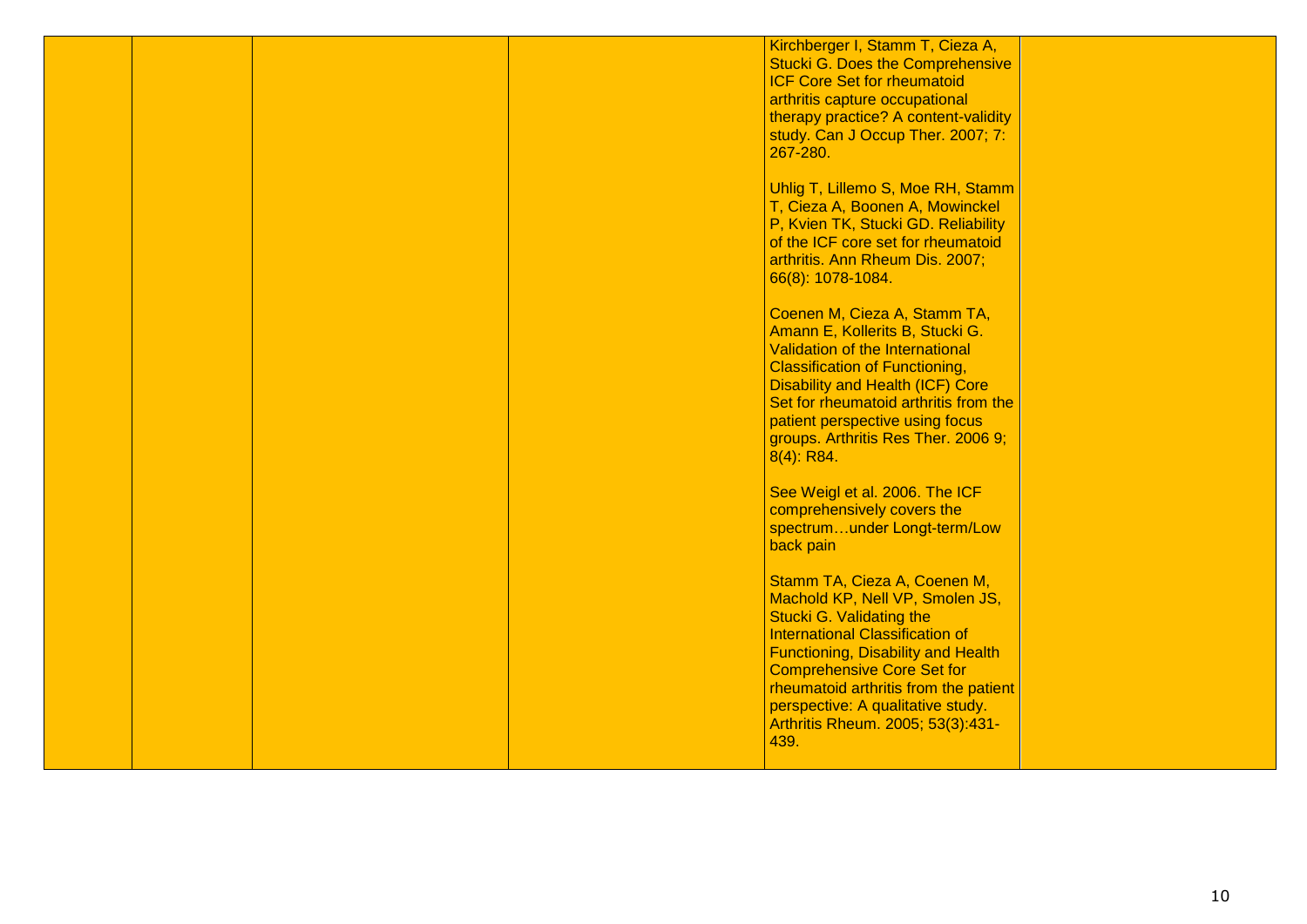| <b>Chronic</b><br>ischemic heart<br>disease | See Ewert et al. 2004. Identification<br>of the most common patient<br>problems  under Long-term<br>context/Chronic widespread pain<br>See Weigl et al. 2004. Identification   44: 94-99.<br>of relevant ICF categories in<br>patients with chronic health<br>conditionsunder Long-term<br>context/Chronic widespread pain<br>Wolff B, Cieza A, Parentin A,<br>Rauch A, Sigl T, Brockow T, Stucki<br>A. Identifying the concepts<br>contained in outcome measures of<br>clinical trials on four internal<br>disorders using the International<br><b>Classification of Functioning,</b><br><b>Disability and Health as a</b><br>reference. J Rehabil Med 2004; 44:<br>$37 - 42.$<br>See Ewert et al. 2004. Identification | Cieza A, Stucki A, Geyh S,<br>Barteanu M, Quittan M, Simon A,<br>Kostanjsek N, Stucki G, Walsh N.<br>ICF core sets for chronic ischaemic<br>heart disease. J Rehabil Med 2004;<br>See Cieza et al. 2004.<br>Development of ICF Core Sets for<br>patients with chronic<br>conditionsunder Long-term<br>context/Chronic widespread pain<br><b>Consensus conference:</b><br>30 May - 2 June 2003 | Kirchberger I, Coenen M, Hierl FX,                                                                                                                                                                                                                                                            |  |
|---------------------------------------------|--------------------------------------------------------------------------------------------------------------------------------------------------------------------------------------------------------------------------------------------------------------------------------------------------------------------------------------------------------------------------------------------------------------------------------------------------------------------------------------------------------------------------------------------------------------------------------------------------------------------------------------------------------------------------------------------------------------------------|-----------------------------------------------------------------------------------------------------------------------------------------------------------------------------------------------------------------------------------------------------------------------------------------------------------------------------------------------------------------------------------------------|-----------------------------------------------------------------------------------------------------------------------------------------------------------------------------------------------------------------------------------------------------------------------------------------------|--|
| <b>Diabetes</b><br>mellitus                 | of the most common patient<br>problems  under Long-term<br>context/Chronic widespread pain<br>See Weigl et al. 2004. Identification<br>of relevant ICF categories in<br>patients with chronic health<br>conditionsunder Long-term<br>context/Chronic widespread pain<br>See Wolff et al. 2004. Identifying<br>the concepts contained in outcome<br>measures of clinical trialsunder<br>Long-term context/ Chronic<br>ischemic heart disease                                                                                                                                                                                                                                                                              | Ruof J, Cieza A, Wolff B, Angst F,<br>Ergeletzis D, Omar Z, Kostanjsek<br>N, Stucki G. ICF core sets for<br>diabetes mellitus. J Rehabil Med<br>2004; 44:100-106.<br>See Cieza et al. 2004.<br>Development of ICF Core Sets for<br>patients with chronic<br>conditionsunder Long-term<br>context/Chronic widespread pain<br><b>Consensus conference:</b><br>30 May - 2 June 2003              | Dieterle C, Seissler J, Stucki G,<br>Cieza A. Validation of the<br><b>International Classification of</b><br><b>Functioning, Disability and Health</b><br>(ICF) core set for diabetes mellitus<br>from the patient perspective using<br>focus groups. Diabet Med. 2009;<br>$26(7)$ : 700-707. |  |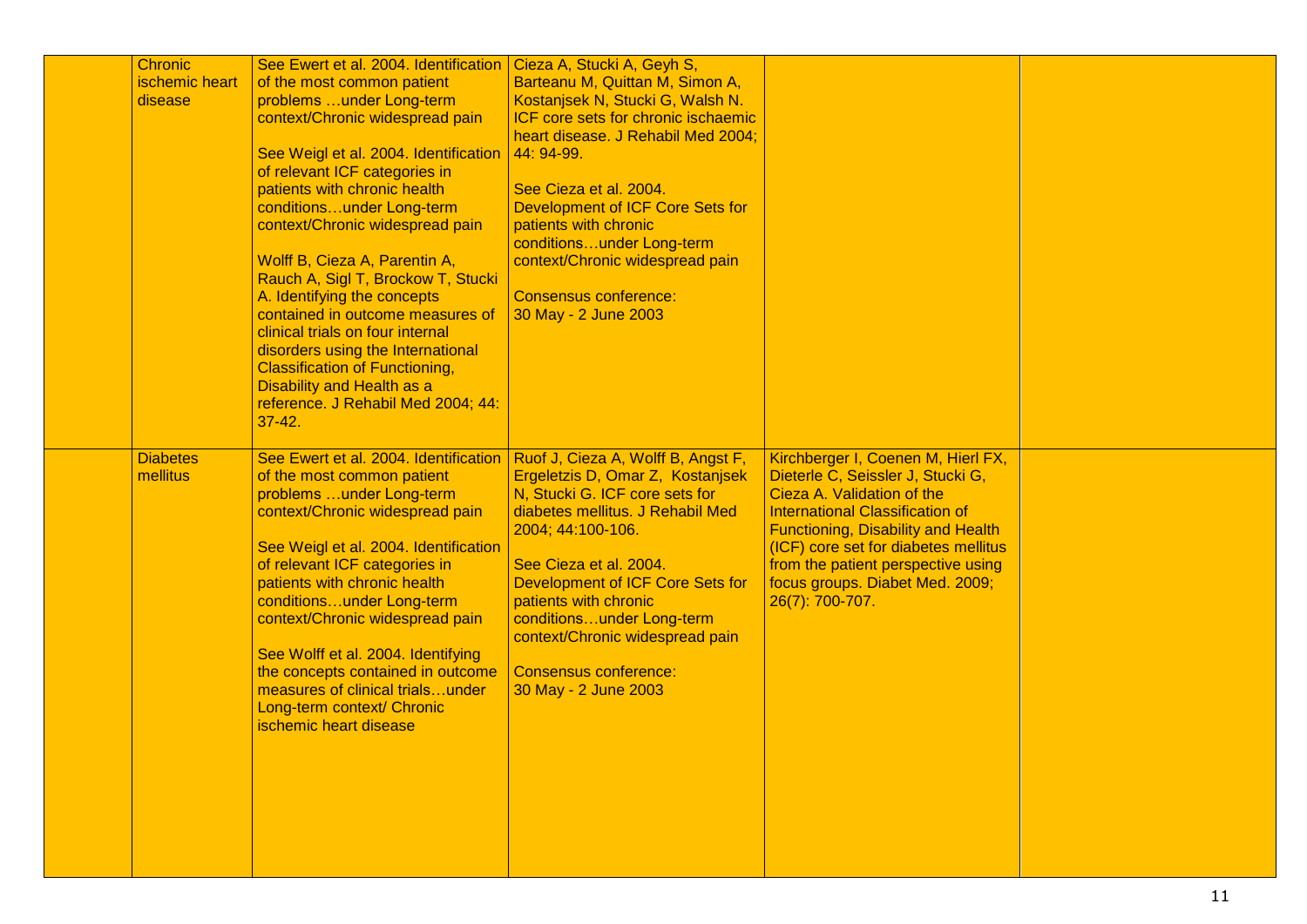|                                             | Kirchberger I, Coenen M, Hierl FX,<br>Dieterle C, Seissler J, Stucki G<br>et al. Validation of the international<br>classification of functioning,<br>disability and health (ICF) core set<br>for diabetes mellitus from<br>the patient perspective using focus<br>groups. Diabet Med 2009; 26:<br>700-707                                                                                                                                                                          |                                                                                                                                                                                                                                                                                                                                                                                                |                                                                                                                                                                                                                                        |  |
|---------------------------------------------|-------------------------------------------------------------------------------------------------------------------------------------------------------------------------------------------------------------------------------------------------------------------------------------------------------------------------------------------------------------------------------------------------------------------------------------------------------------------------------------|------------------------------------------------------------------------------------------------------------------------------------------------------------------------------------------------------------------------------------------------------------------------------------------------------------------------------------------------------------------------------------------------|----------------------------------------------------------------------------------------------------------------------------------------------------------------------------------------------------------------------------------------|--|
| <b>Obesity</b>                              | See Ewert et al. 2004. Identification<br>of the most common patient<br>problems under Long-term<br>context/Chronic widespread pain<br>See Weigl et al. 2004. Identification<br>of relevant ICF categories in<br>patients with chronic health<br>conditionsunder Long-term<br>context/Chronic widespread pain<br>See Wolff et al. 2004. Identifying<br>the concepts contained in outcome<br>measures of clinical trialsunder<br>Long-term context/ Chronic<br>ischemic heart disease | Stucki A, Daansen P, Fuessl M,<br>Cieza A, Huber E, Atkinson R,<br>Kostanjsek N, Stucki G, Ruof J.<br>ICF core sets for obesity. J Rehabil<br>Med 2004; 44:107-113.<br>See Cieza et al. 2004.<br>Development of ICF Core Sets for<br>patients with chronic<br>conditionsunder Long-term<br>context/Chronic widespread pain<br><b>Consensus conference:</b><br>31 January - 3 February 2003     |                                                                                                                                                                                                                                        |  |
| <b>Obstructive</b><br>pulmonary<br>diseases | See Ewert et al. 2004. Identification<br>of the most common patient<br>problems under Long-term<br>context/Chronic widespread pain<br>See Weigl et al. 2004. Identification<br>of relevant ICF categories in<br>patients with chronic health<br>conditionsunder Long-term<br>context/Chronic widespread pain<br>See Wolff et al. 2004. Identifying<br>the concepts contained in outcome<br>measures of clinical trialsunder<br>Long-term context/ Chronic<br>ischemic heart disease | Stucki A, Stoll T, Cieza A, Weigl M,<br>Giardini A, Wever D, Kostanjsek N,<br>Stucki G. ICF core sets for<br>obstructive pulmonary diseases. J<br>Rehabil Med 2004; 44:114-120.<br>See Cieza et al. 2004.<br>Development of ICF Core Sets for<br>patients with chronic<br>conditionsunder Long-term<br>context/Chronic widespread pain<br><b>Consensus conference:</b><br>30 May - 2 June 2003 | Rauch A, Kirchberger I, Stucki G,<br>Cieza A. Validation of the<br><b>Comprehensive ICF Core Set for</b><br>obstructive pulmonary diseases<br>from the perspective of<br>physiotherapists. Physiother Res<br>Int. 2009; 14(4): 242-59. |  |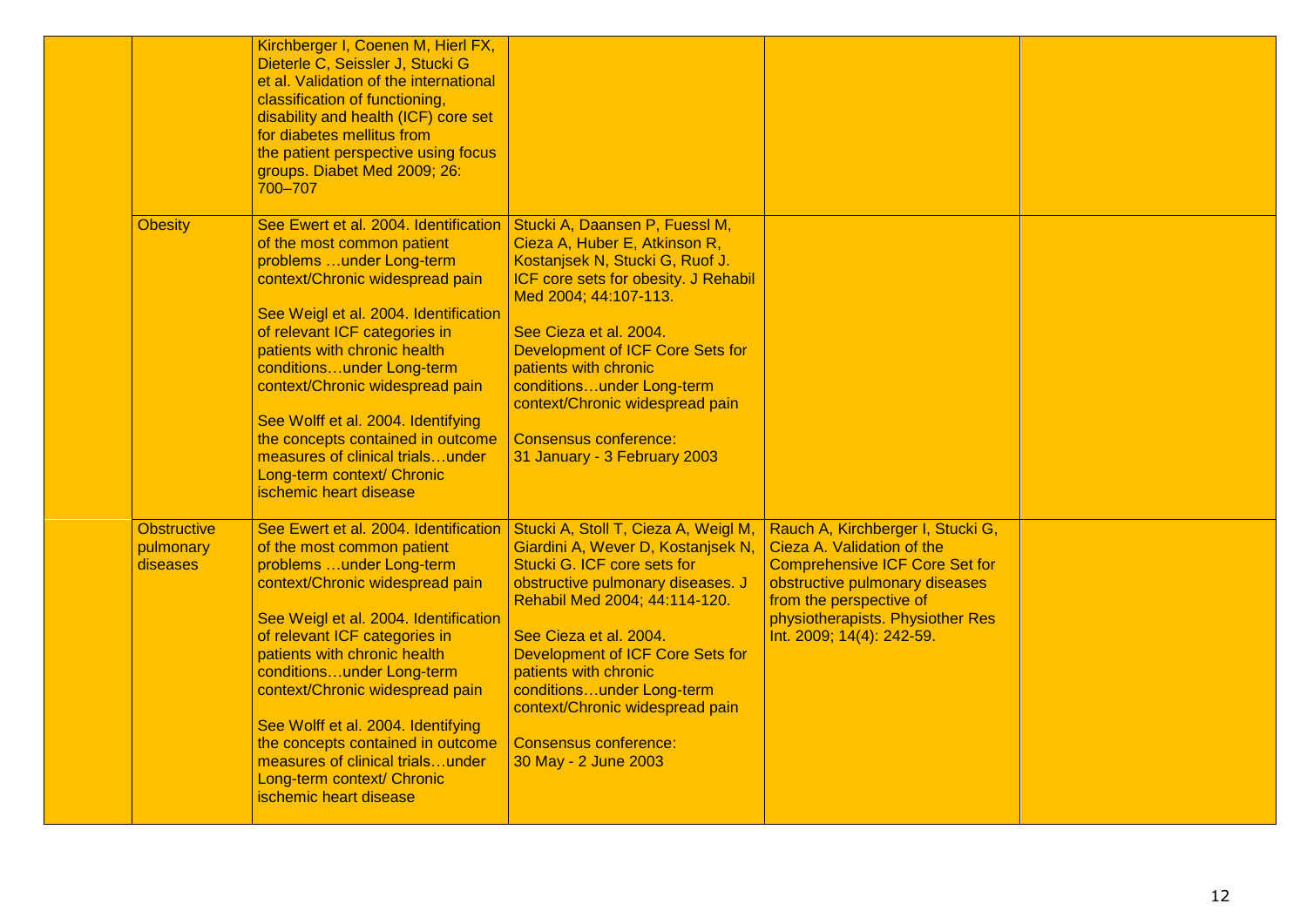| <b>Depression</b>    | See Ewert et al. 2004. Identification<br>of the most common patient<br>problems under Long-term<br>context/Chronic widespread pain<br>See Weigl et al. 2004. Identification<br>of relevant ICF categories in<br>patients with chronic health<br>conditionsunder Long-term<br>context/Chronic widespread pain<br>Brockow T, Wohlfahrt K, Hillert A,<br>Geyh S, Weigl M, Franke T, Resch<br>KL, Cieza A. Identifying the<br>concepts contained in outcome<br>measures of clinical trials on<br>depressive disorders using the<br><b>International Classification of</b><br><b>Functioning, Disability and Health</b><br>as a reference. J Rehabil Med<br>2004; 44: 49-55. | Cieza A, Chatterji S, Andersen C,<br>Cantista P, Herceg M, Melvin J,<br>Stucki G, de Bie R. ICF core sets<br>for depression. J Rehabil Med<br>2004; 44:128-134.<br>See Cieza et al. 2004.<br>Development of ICF Core Sets for<br>patients with chronic<br>conditionsunder Long-term<br>context/Chronic widespread pain<br><b>Consensus conference:</b><br>31 January - 3 February 2003                                                |  |
|----------------------|-------------------------------------------------------------------------------------------------------------------------------------------------------------------------------------------------------------------------------------------------------------------------------------------------------------------------------------------------------------------------------------------------------------------------------------------------------------------------------------------------------------------------------------------------------------------------------------------------------------------------------------------------------------------------|---------------------------------------------------------------------------------------------------------------------------------------------------------------------------------------------------------------------------------------------------------------------------------------------------------------------------------------------------------------------------------------------------------------------------------------|--|
| <b>Breast Cancer</b> | of the most common patient<br>problems under Long-term<br>context/Chronic widespread pain<br>See Weigl et al. 2004. Identification<br>of relevant ICF categories in<br>patients with chronic health<br>conditionsunder Long-term<br>context/Chronic widespread pain<br>Brockow T, Duddeck, Geyh S,<br>Schwarzkopf S, Weigl M, Franke T,<br>et al. Identifying the concepts<br>contained in outcome measures of<br>clinical breast cancer trials using<br>the International Classification of<br><b>Functioning, Disability and Health</b><br>as a Reference. J Rehabil Med<br>2004; 36 (suppl 44): 43-48.                                                               | See Ewert et al. 2004. Identification   Brach M, Cieza A, Stucki G, Fuessl<br>M, Cole A, Ellerin BE, Fialka-Moser<br>V, Kostanjsek N, Melvin J. ICF core<br>sets for breast cancer. J Rehabil<br>Med 2004; 44:121-127.<br>See Cieza et al. 2004.<br>Development of ICF Core Sets for<br>patients with chronic<br>conditionsunder Long-term<br>context/Chronic widespread pain<br><b>Consensus conference:</b><br>30 May - 2 June 2003 |  |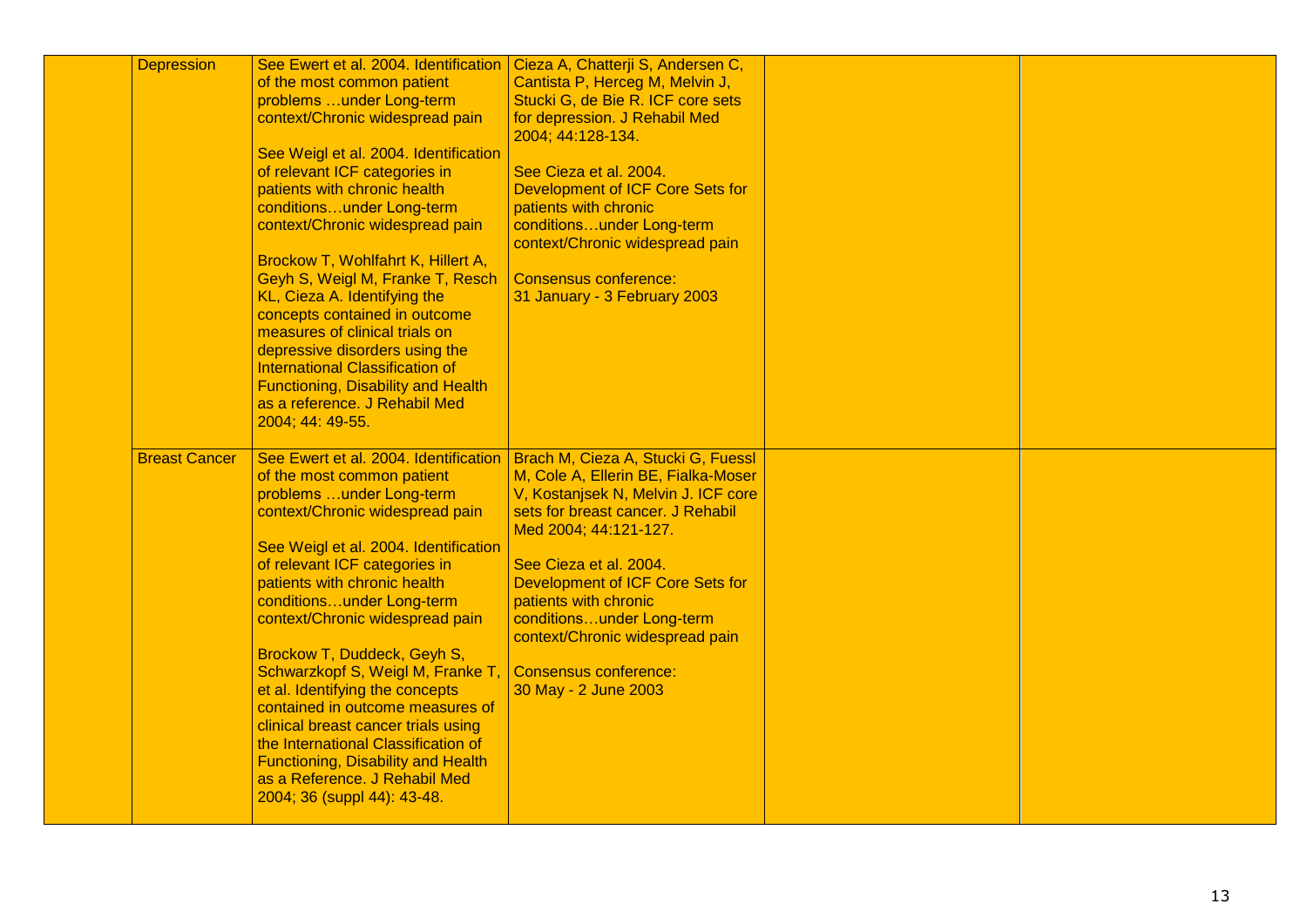| <b>Stroke</b>             | See Ewert et al. 2004. Identification<br>of the most common patient<br>problems under Long-term<br>context/Chronic widespread pain<br>See Weigl et al. 2004. Identification<br>of relevant ICF categories in<br>patients with chronic health<br>conditionsunder Long-term                                                                                                                                                                                                                                                                                                         | Geyh S, Cieza A, Schouten J,<br>Dickson H, Frommelt H, Omar Z,<br>Kostanjsek N, Ring H, Stucki G.<br>ICF core sets for stroke. J Rehabil<br>Med 2004; 44: 135-141.<br>See Cieza et al. 2004.<br>Development of ICF Core Sets for<br>patients with chronic                                                                                                    | Lemberg I, Kirchberger I, Stucki G,<br>Cieza A. The ICF Core Set for<br>stroke from the perspective of<br>physicians: a worldwide validation<br>study using the Delphi technique.<br>Eur J Phys Rehabil Med. 2010; 46:<br>377-388.<br>Starrost K, Geyh S, Trautwein A, |  |
|---------------------------|-----------------------------------------------------------------------------------------------------------------------------------------------------------------------------------------------------------------------------------------------------------------------------------------------------------------------------------------------------------------------------------------------------------------------------------------------------------------------------------------------------------------------------------------------------------------------------------|--------------------------------------------------------------------------------------------------------------------------------------------------------------------------------------------------------------------------------------------------------------------------------------------------------------------------------------------------------------|------------------------------------------------------------------------------------------------------------------------------------------------------------------------------------------------------------------------------------------------------------------------|--|
|                           | context/Chronic widespread pain<br>Geyh S, Kurt T, Brockow T, Cieza<br>A, Ewert T, Omar Z, Resch KL.<br>Identifying the concepts contained<br>in outcome measures of clinical<br>trials on stroke using the<br><b>International Classification of</b><br><b>Functioning, Disability and Health</b><br>as a reference. J Rehabil Med<br>2004; 44: 56-62.                                                                                                                                                                                                                           | conditionsunder Long-term<br>context/Chronic widespread pain<br><b>Consensus conference:</b><br>31 January - 3 February 2003                                                                                                                                                                                                                                 | Grunow J. Ceballos-Baumann A.<br>Prosiegel M, Stucki G, Cieza A.<br>Interrater reliability of the extended<br>ICF core set for stroke applied by<br>physical therapists. Phys Ther.<br>2008; 88(7): 841-851.                                                           |  |
| Ankylosing<br>spondylitis | van Echteld I, Cieza A, Boonen A,<br>Stucki G, Zochling J, Braun J, van<br>der Heijde D. Identification of the<br>most common problems by patients<br>with ankylosing spondylitis using<br>the international classification of<br>functioning, disability and health. J<br>Rheumatol. 2006; 33(12): 2475-<br>2483. (protocol paper)<br>Boonen A, van Berkel M, Cieza A,<br>Stucki G, van der Heijde D. Which<br>aspects of functioning are relevant<br>for patients with ankylosing<br>spondylitis: results of focus group<br>interviews. J Rheumatol. 2009;<br>36(11):2501-2511. | Boonen A, Braun J, van der Horst<br>Bruinsma IE, Huang F,<br>Maksymowych W, Kostanjsek N,<br>Cieza A, Stucki G, van der Heijde<br>D. ASAS/WHO ICF core sets for<br>ankylosing spondylitis (AS): how to<br>classify the impact of AS on<br>functioning and health. Ann Rheum<br>Dis. 2010;69(1):102-107<br><b>Consensus conference:</b><br>5-8 September 2007 | See Rauch et al. Identification of<br>similarities and differences in<br>functioning in persons with<br>rheumatoid arthritis and ankylosing<br>spondylitis2009 under "Long-<br>term context/Rheumatoid arthritis"                                                      |  |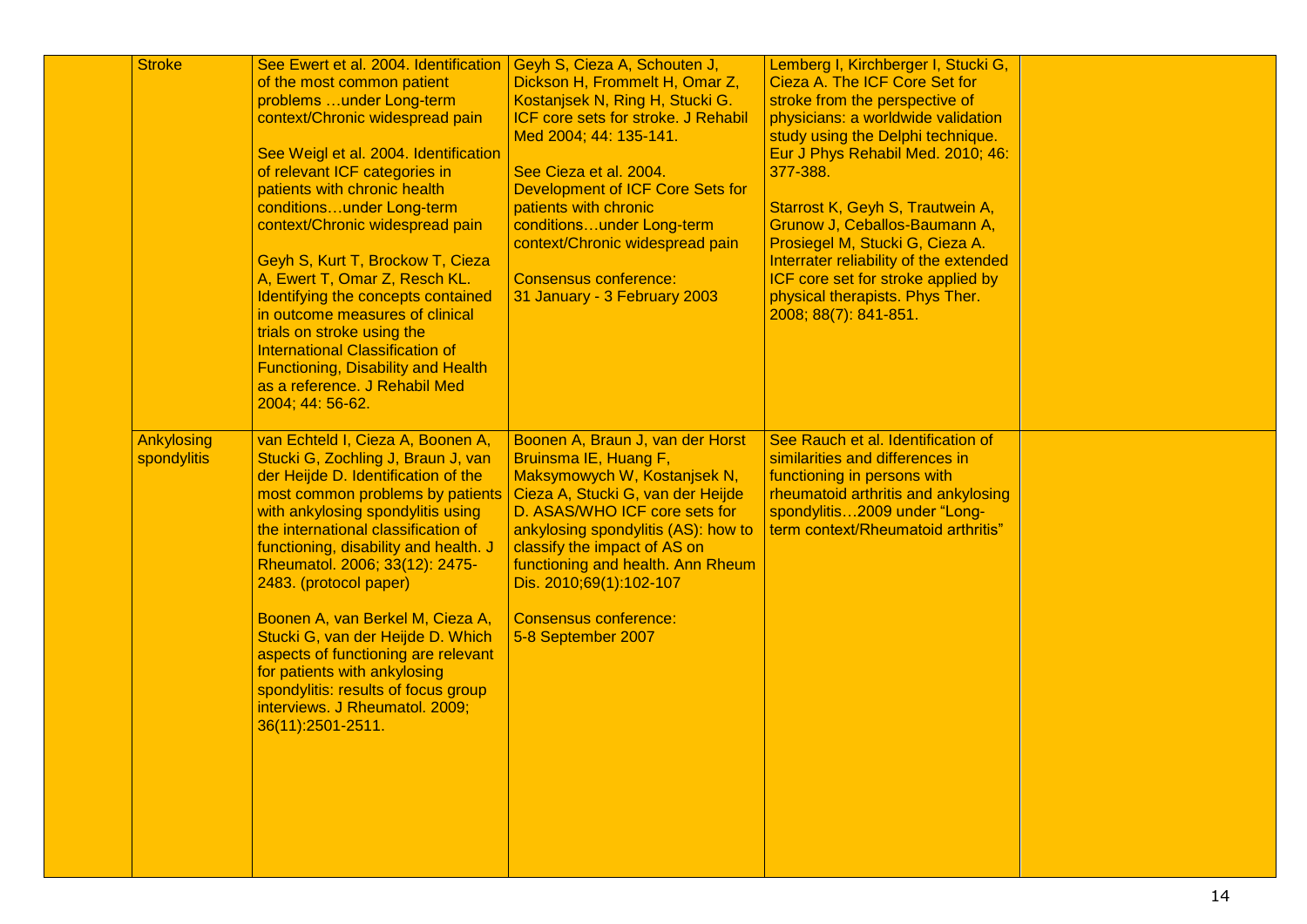|                                        | Boonen A, van Berkel M,<br>Kirchberger I, Cieza A, Stucki G,<br>van der Heijde D. Aspects relevant<br>for functioning in patients with<br>ankylosing spondylitis according to<br>the health professionals: a Delphi<br>study with the ICF as reference.<br>Rheumatology (Oxford). 2009;<br>48(8):997-1002.                                                                                                      |                                                                                                                                                                                                                                                                                                                                                          |  |
|----------------------------------------|-----------------------------------------------------------------------------------------------------------------------------------------------------------------------------------------------------------------------------------------------------------------------------------------------------------------------------------------------------------------------------------------------------------------|----------------------------------------------------------------------------------------------------------------------------------------------------------------------------------------------------------------------------------------------------------------------------------------------------------------------------------------------------------|--|
| <b>Spinal cord</b><br>injury           | See under Early post-acute context<br>"Spinal cord injury"                                                                                                                                                                                                                                                                                                                                                      | Cieza A, Kirchberger I, Biering-<br>Sørensen F, Baumberger M,<br>Charlifue S, Post MW, Campbell R,<br>Kovindha A, Ring H, Sinnott A,<br>Kostanjsek N, Stucki G. ICF core<br>sets for individuals with spinal cord<br>injury in the long-term context.<br>Spinal Cord. 2010; 48(4): 305-312<br><b>Consensus conference:</b><br><b>15-18 November 2007</b> |  |
| <b>Systemic lupus</b><br>erythematosus | Aringer M, Stamm TA, Pisetsky<br>DS, Yarboro CH, Cieza A, Smolen<br>JS, Stucki G. ICF core sets: how to<br>specify impairment and function in<br>systemic lupus erythematosus.<br>Lupus. 2006; 15(4): 248-253.<br>(protocol paper)                                                                                                                                                                              |                                                                                                                                                                                                                                                                                                                                                          |  |
| <b>Multiple</b><br>sclerosis           | Kesselring J, Coenen M, Cieza A,<br>Thompson A, Kostanjsek N, Stucki<br>G. Developing the ICF core sets for<br>multiple sclerosis to specify<br>functioning. Multiple Sclerosis.<br>2008; 14(2): 252-254. (protocol<br>paper)<br>Holper L, Coenen M, Weise A,<br>Stucki G, Cieza A, Kesselring J.<br>Characterization of functioning in<br>multiple sclerosis using the ICF. J<br>Neurol. 2010; 257(1):103-113. | <b>Consensus conference:</b><br>2-4 May 2008                                                                                                                                                                                                                                                                                                             |  |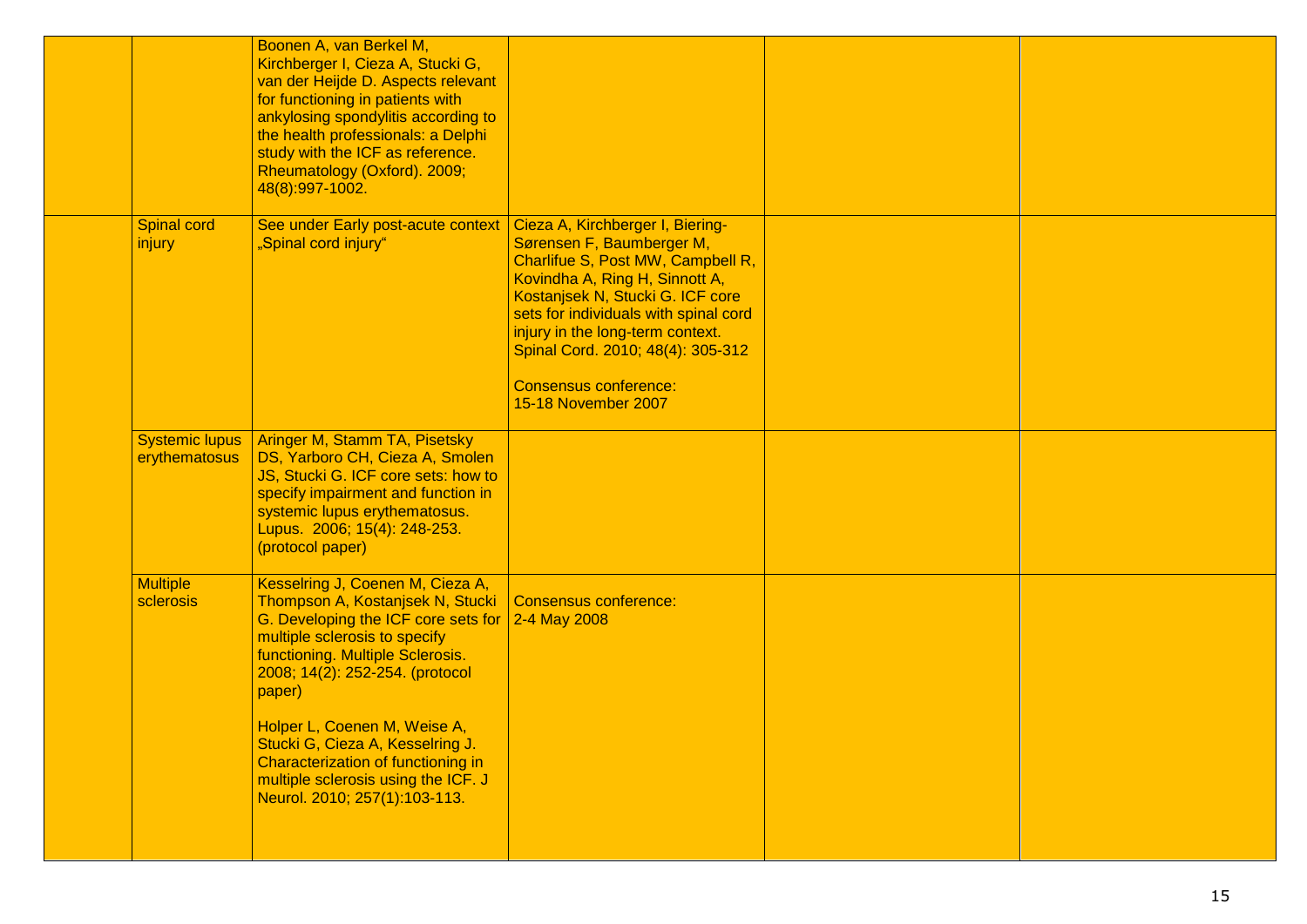| <b>Head and neck</b><br>cancer | Tschiesner U, Cieza A, Rogers SN,<br>Piccirillo J, Funk G, Stucki G,<br>Berghaus A. Developing core sets<br>for patients with head and neck<br>cancer based on the International<br><b>Classification of Functioning,</b><br>Disability and Health (ICF). Eur<br>Arch Otorhinolaryngol. 2007;<br>264(10): 1215-1222. (protocol<br>paper)<br>Tschiesner U, Becker S, Cieza A.<br>Health professional perspective on<br>disability in head and neck cancer.<br>Arch Otolaryngol Head Neck Surg. | Tschiesner U, Rogers S, Dietz A,<br>Yueh B, Cieza A. Development of<br>ICF core sets for head and neck<br>cancer. Head Neck. 2010; 32(2):<br>210-220.<br><b>Consensus conference:</b><br>22-24 November 2007 | Becker S, Kirchberger I, Cieza A,<br>Berghaus A, Harréus U, Reichel O,<br><b>Tschiesner U. Content validation of</b><br>the Comprehensive ICF Core Set<br>for Head and Neck Cancer (HNC):<br>the perspective of psychologists.<br>Psycho-Oncology. 2010; 19: 594-<br>605. |  |
|--------------------------------|-----------------------------------------------------------------------------------------------------------------------------------------------------------------------------------------------------------------------------------------------------------------------------------------------------------------------------------------------------------------------------------------------------------------------------------------------------------------------------------------------|--------------------------------------------------------------------------------------------------------------------------------------------------------------------------------------------------------------|---------------------------------------------------------------------------------------------------------------------------------------------------------------------------------------------------------------------------------------------------------------------------|--|
|                                | 2010; 136(6): 576-583.<br>Tschiesner U, Linseisen E,<br>Baumann S, Siedek V, Stelter K,<br>Berghaus A, Cieza A. Assessment<br>of functioning in patients with head<br>and neck cancer according to the<br><b>International Classification of</b><br>Functioning, Disability, and Health<br>(ICF): a multicenter study.<br>Laryngoscope. 2009; 119(5): 915-<br>923.                                                                                                                            |                                                                                                                                                                                                              |                                                                                                                                                                                                                                                                           |  |
|                                | Tschiesner U, Linseisen E, Coenen<br>M, Rogers S, Harreus U, Berghaus<br>A, Cieza A. Evaluating sequelae<br>after head and neck cancer from<br>the patient perspective with the<br>help of the International<br><b>Classification of Functioning,</b><br><b>Disability and Health. Eur Arch</b><br>Otorhinolaryngol. 2009;<br>266(3):425-436.                                                                                                                                                 |                                                                                                                                                                                                              |                                                                                                                                                                                                                                                                           |  |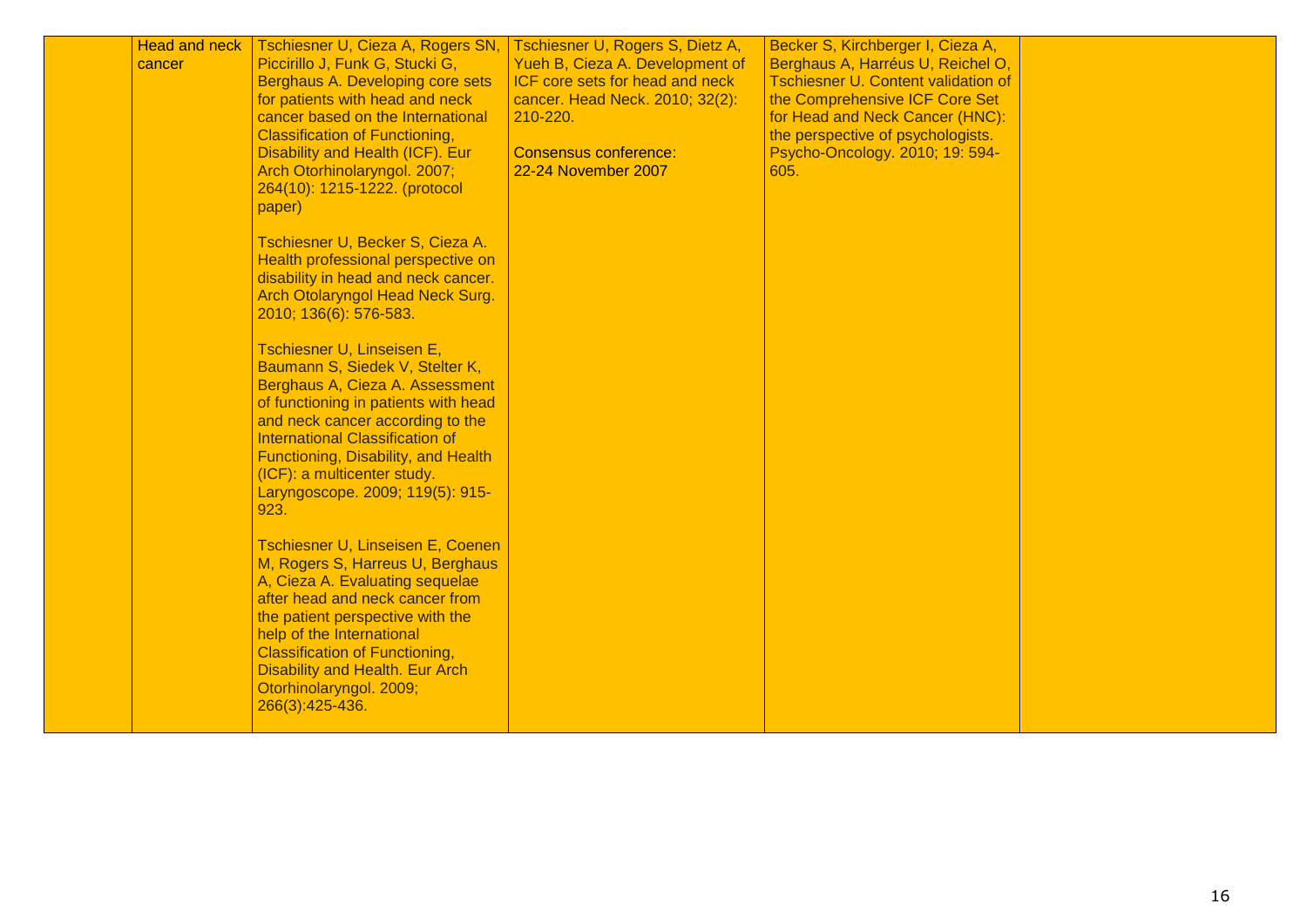| <b>Sleep</b> | Stucki A, Cieza A, Michel F, Stucki<br>G, Bentley A, Culebras A, Tufik S,<br>Kotchabhakdi N, Tachibana N,<br>Ustun B, Partinen M. Developing<br><b>ICF Core Sets for persons with</b><br>sleep disorders based on the<br><b>International Classification of</b><br>Functioning, Disability and Health.<br>Sleep Med. 2008; 9(2): 191-198.<br>(protocol paper)                                                                                                                                                                                                                                                                                                                                                                                                                                                                                                                                                                                                                                                | Gradinger F, Cieza A, Stucki A,<br>Michel F, Bentley A, Oksenberg A,<br>Rogers AE, Stucki G and<br>Partinen M. Part 1. International<br><b>Classification of Functioning,</b><br><b>Disability and Health (ICF) Core</b><br>Sets for persons with sleep<br>disorders: Results of the<br>consensus process integrating<br>evidence from preparatory studies.<br>Sleep Med. 2010. In press. |  |
|--------------|--------------------------------------------------------------------------------------------------------------------------------------------------------------------------------------------------------------------------------------------------------------------------------------------------------------------------------------------------------------------------------------------------------------------------------------------------------------------------------------------------------------------------------------------------------------------------------------------------------------------------------------------------------------------------------------------------------------------------------------------------------------------------------------------------------------------------------------------------------------------------------------------------------------------------------------------------------------------------------------------------------------|-------------------------------------------------------------------------------------------------------------------------------------------------------------------------------------------------------------------------------------------------------------------------------------------------------------------------------------------------------------------------------------------|--|
|              | Gradinger F, Glässel A, Gugger M,<br>Cieza A, Braun N, Khatami R,<br>Schmitt W and Mathis J.<br>Identification of problems in<br>functioning of people with<br>sleep disorders in a clinical setting<br>using the International<br><b>Classification of Functioning</b><br><b>Disability and Health (ICF)</b><br>Checklist. J Sleep Res. 2010 Sept.<br>30. [Epub ahead of print]<br>Gradinger F, Köhler B, Khatami R,<br>Mathis J, Cieza A, Bassetti C.<br>Problems in functioning from the<br>patient perspective using the<br><b>International Classification of</b><br>Functioning, Disability and Health<br>(ICF) as a reference. J Sleep Res.<br>2010 Jul 19. [Epub ahead of print]<br>Gradinger F, Glässel A, Bentley A<br>and Stucki A. Content comparison<br>of 115 health status measures in<br>sleep medicine using the<br><b>International Classification of</b><br>Functioning, Disability and Health<br>(ICF) as a reference. Medicine<br>Sleep Reviews. 2010 Sept. 2.<br>[Epub ahead of print] | <b>Consensus conference:</b><br>28-30 May 2009                                                                                                                                                                                                                                                                                                                                            |  |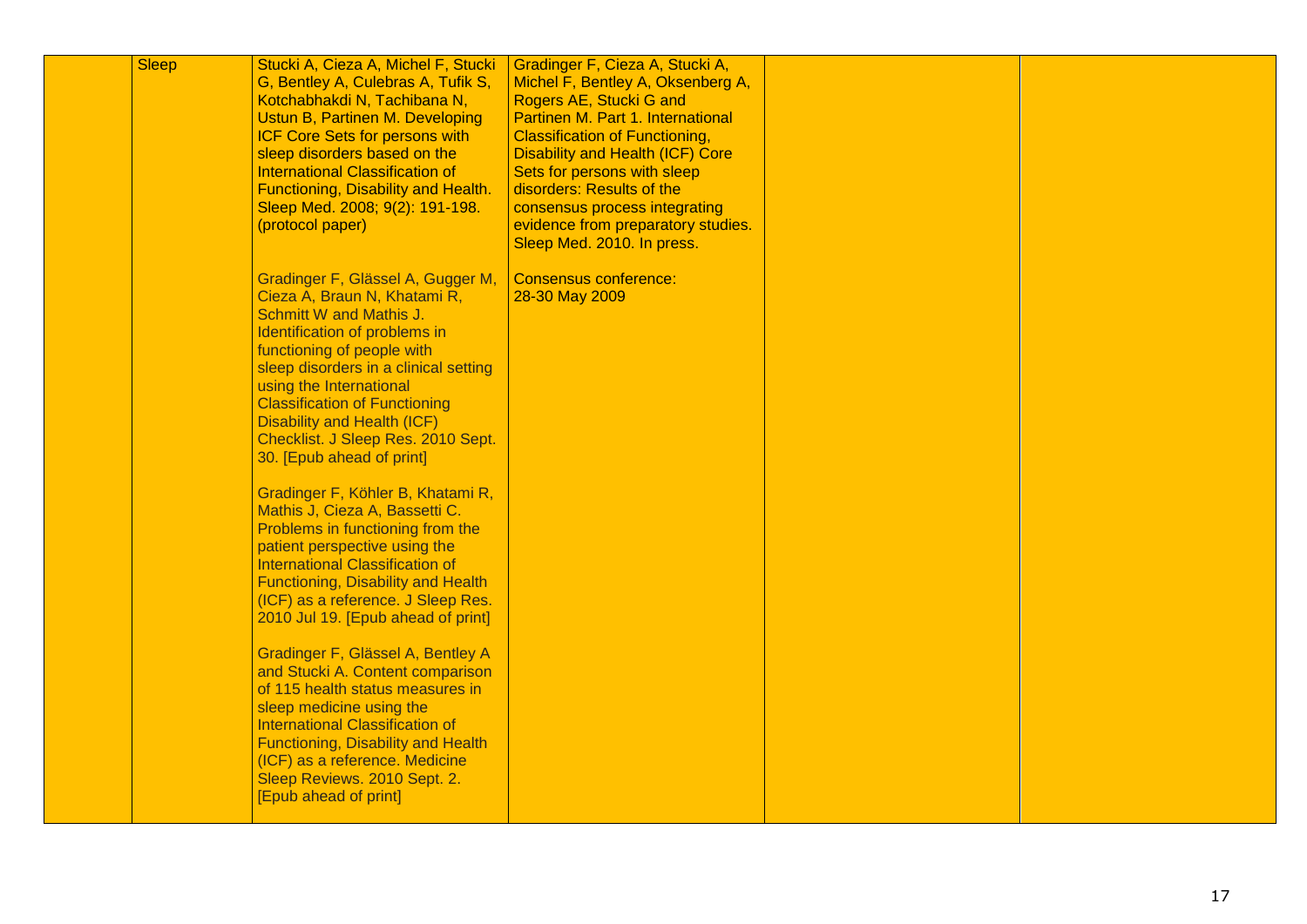| Hand                             |                                                                                                                                                                                                                                                                                                                                                                                                                                                                                                                                                                                                         |                                                  |  |
|----------------------------------|---------------------------------------------------------------------------------------------------------------------------------------------------------------------------------------------------------------------------------------------------------------------------------------------------------------------------------------------------------------------------------------------------------------------------------------------------------------------------------------------------------------------------------------------------------------------------------------------------------|--------------------------------------------------|--|
| conditions                       |                                                                                                                                                                                                                                                                                                                                                                                                                                                                                                                                                                                                         | <b>Consensus conference:</b><br>28-30 May 2009   |  |
| <b>Bipolar</b><br>disorders      | Vieta E, Cieza A, Stucki G,<br>Chatterji S, Nieto M, Sánchez-<br>Moreno J, Jaeger J, Grunze H,<br>Ayuso-Mateos JL. Developing core<br>sets for persons with bipolar<br>disorder based on the international<br>classification of functioning,<br>disability and health. Bipolar<br>Disord. 2007; 9(1-2): 16-24<br>(protocol paper)                                                                                                                                                                                                                                                                       | <b>Consensus conference:</b><br>13-15 May 2010   |  |
| <b>Traumatic brain</b><br>injury | Bernabeu M, Laxe S, Lopez R,<br>Stucki G, Ward A, Barnes M,<br>Kostanjsek N, Reed G, Tate R,<br>Whyte J, Zasler N, Cieza A.<br>Developing core sets for persons<br>with traumatic brain injury based on<br>the international classification of<br>functioning, disability, and health.<br>Neurorehabil Neural Repair. 2009;<br>23(5): 464-467 (protocol paper)<br>Aiachini B, Pisoni C, Cieza A,<br>Cazzulani B, Giustini A, Pistarini C.<br>Developing ICF core set for<br>subjects with traumatic brain injury:<br>an Italian clinical perspective. Eur J<br>Phys Rehabil Med. 2010;<br>46(1): 27-36. | <b>Consensus conference:</b><br>26-28 March 2010 |  |
| Inflammatory<br>bowel disease    | Peyrin-Biroulet L, Cieza A,<br>Sandborn WJ, Kostanjsek N,<br>Kamm MA, Hibi T, Lémann M,<br>Stucki G, Colombel JF. Disability in<br>inflammatory bowel diseases:<br>developing ICF core sets for<br>patients with inflammatory bowel<br>diseases based on the international<br>classification of functioning,<br>disability, and health. Inflamm<br>Bowel Dis. 2010; 16(1): 15-22<br>(protocol paper)                                                                                                                                                                                                    | <b>Consensus conference:</b><br>24-26 June 2010  |  |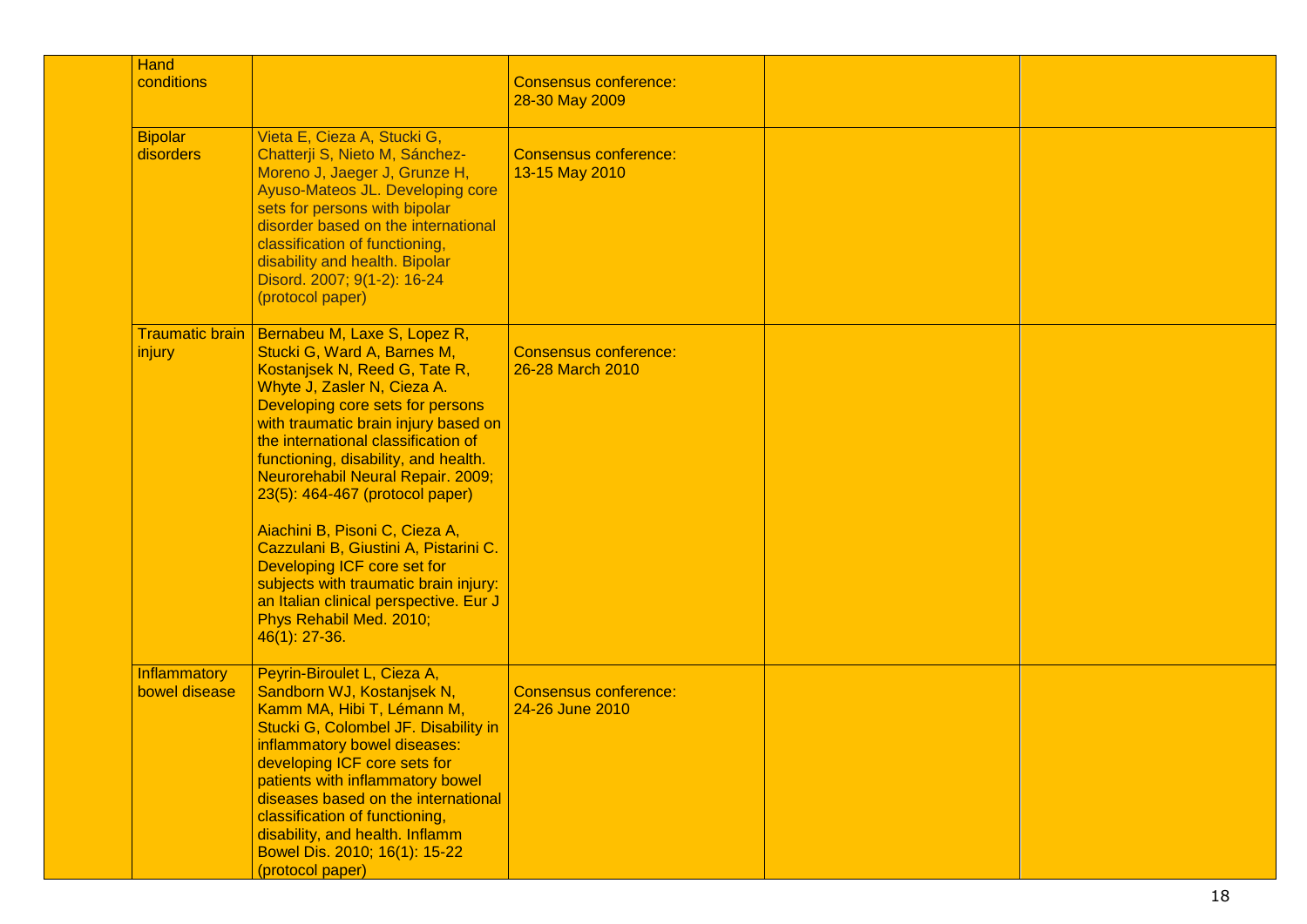|                                          | Amputation                   | Kohler F, Cieza A, Stucki G,<br>Geertzen J, Burger H, Dillon MP,<br>Schiappacasse C, Esquenazi A,<br>Kistenberg RS, Kostanjsek N.<br>Developing core sets for persons<br>following amputation based on the<br>international classification of<br>functioning, disability and health as<br>a way to specify functioning.<br>Prosthet Orthot Int. 2009; 33(2):<br>117-129 (protocol paper) | The date of the consensus<br>conference is still to be defined.        |                                                                                                                                                                                                                                                                                                                                                                                                                                                                                             |
|------------------------------------------|------------------------------|------------------------------------------------------------------------------------------------------------------------------------------------------------------------------------------------------------------------------------------------------------------------------------------------------------------------------------------------------------------------------------------|------------------------------------------------------------------------|---------------------------------------------------------------------------------------------------------------------------------------------------------------------------------------------------------------------------------------------------------------------------------------------------------------------------------------------------------------------------------------------------------------------------------------------------------------------------------------------|
|                                          | <b>Hearing Loss</b>          | Danermark B, Cieza A, Gangé JP,<br>Gimigliano F, Granberg S, Hickson<br>L, Kramer SE, McPherson B,<br>Möller C, Russo I, Strömgren JP,<br>Stucki G, Swanepoel D.<br>International classification of<br>functioning, disability, and health<br>core sets for hearing loss: a<br>discussion paper and invitation. Int<br>J Audiol. 2010; 49(4): 256-262<br>(protocol paper)                | The consensus conference is<br>scheduled to take place in May<br>2012. |                                                                                                                                                                                                                                                                                                                                                                                                                                                                                             |
| <b>Situation-</b><br>specific<br>context | Vocational<br>rehabilitation | Escorpizo R, Ekholm J, Gmünder<br>HP, Cieza A, Kostanjsek N, Stucki<br>G. Developing a core set to<br>describe functioning in vocational<br>rehabilitation using the international<br>classification of functioning,<br>disability, and health (ICF). J<br>Occup Rehabil. 2010; 20(4): 502-<br>511. (protocol paper)                                                                     | <b>Consensus conference:</b><br>19-21 May 2010                         | Escorpizo R, Stucki G, Cieza A,<br>Rauch A, Riddle DL. Author<br>Response to the commentary on<br>the ICF and Physical Therapist<br>Practice. Physical Therapy. 2010.;<br>Vol. 90(7); 1066-1067.<br>Escorpizo E, Stucki G, Cieza A,<br>Davis K, Stumbo T, Riddle DL.<br><b>Creating an Interface Between the</b><br><b>International Classification of</b><br><b>Functioning, Disability and Health</b><br>and Physical Therapist Practice.<br>Physical Therapy. 2010; 90(7):<br>1053-1063. |